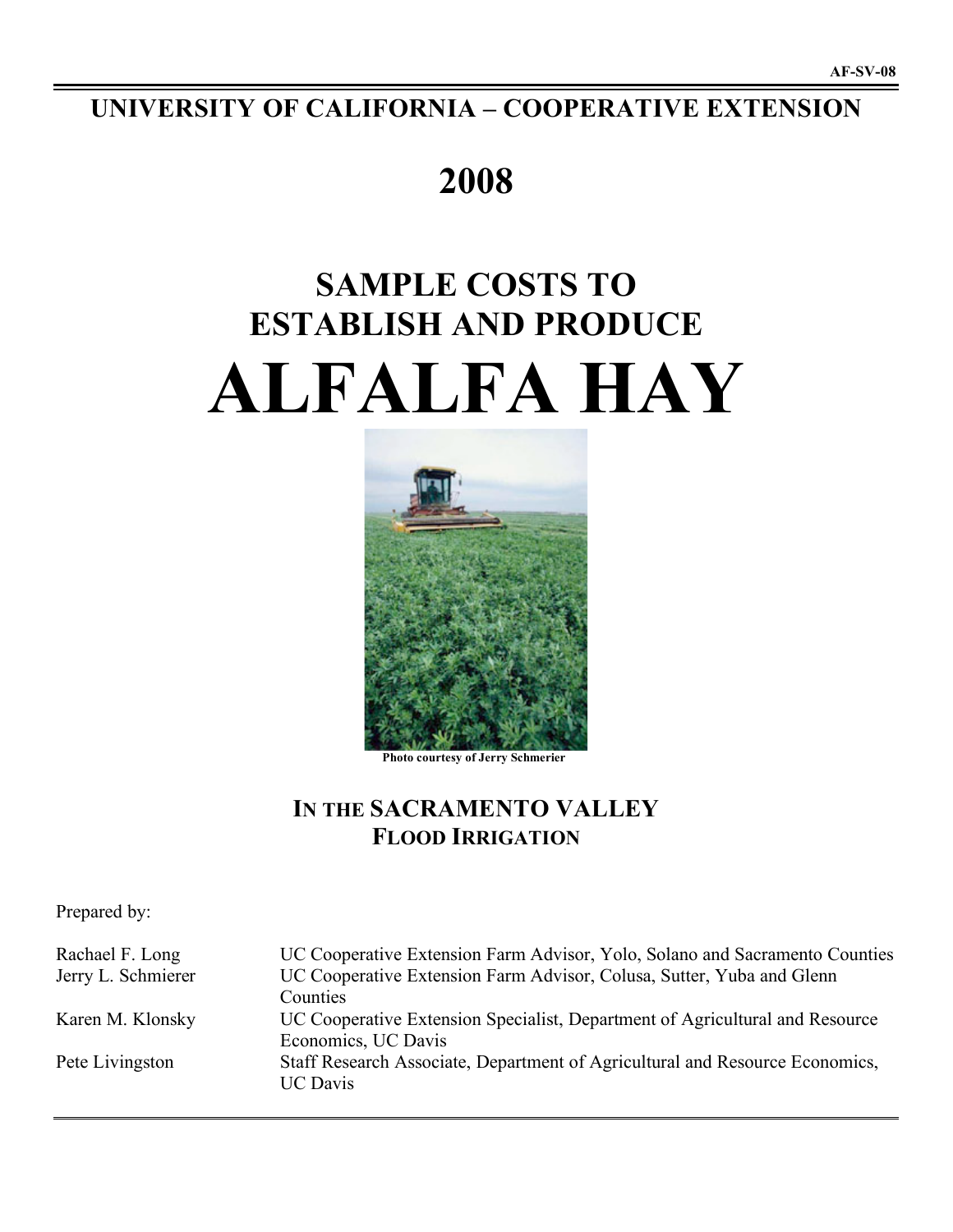## **UNIVERSITY OF CALIFORNIA COOPERATIVE EXTENSION**

## **SAMPLE COSTS TO ESTABLISH AND PRODUCE ALFALFA HAY**

## **IN THE SACRAMENTO VALLEY – 2008 – FLOOD IRRIGATION**

## **STUDY CONTENTS**

| <b>INTRODUCTION</b>                                                          |    |
|------------------------------------------------------------------------------|----|
| <b>ASSUMPTIONS</b>                                                           |    |
|                                                                              | 3  |
|                                                                              |    |
|                                                                              | 6  |
|                                                                              | 6  |
| <b>REFERENCES</b>                                                            | 9  |
|                                                                              | 10 |
|                                                                              | 11 |
|                                                                              | 12 |
|                                                                              | 12 |
|                                                                              | 13 |
|                                                                              | 14 |
|                                                                              | 15 |
| Table 8. WHOLE FARM ANNUAL EQUIPMENT, INVESTMENT AND BUSINESS OVERHEAD COSTS | 16 |
|                                                                              | 16 |
|                                                                              | 17 |
|                                                                              | 18 |
|                                                                              | 19 |

## **INTRODUCTION**

Sample costs to establish an alfalfa stand and produce alfalfa hay in the Sacramento Valley are shown in this study. This study is intended as a guide only, and can be used to make production decisions, determine potential returns, prepare budgets and evaluate production loans. Practices described are based on the production practices considered typical for this crop and region, but will not apply to every farm situation. Sample costs for labor, materials, equipment and custom services are based on current figures. "Your Costs" columns in Tables 1, 2, 5 and 6 are provided for entering your farm costs.

The hypothetical farm operations, production practices, overhead, and calculations are described under the assumptions. For additional information or an explanation of the calculations used in the study call the Department of Agricultural and Resource Economics, University of California, Davis, California, 530-752-2414 or the local UC Cooperative Extension office.

Sample cost of production studies for many commodities are available and can be requested through the Department of Agricultural and Resource Economics, UC Davis, 530-752-2414. Current studies can be downloaded from the department website http://coststudies.ucdavis.edu/ or obtained from the local county UC Cooperative Extension offices. Some archived studies are also available on the website.

The University of California probibits discrimination or harasment of any person on the basis of race, color, national states, age, sexual orientation, citizenship, or service in the uniformed services (as defined by the U University policy is intended to be consistent with the provisions of applicable State and Federal laws.

Inquires regarding the University's nondiscrimination policies may be directed to the Affirmative Action/Equal Opportunity Director, University of California, Agriculture and Natural Resources, 1111 Franklin Street, 6th Fl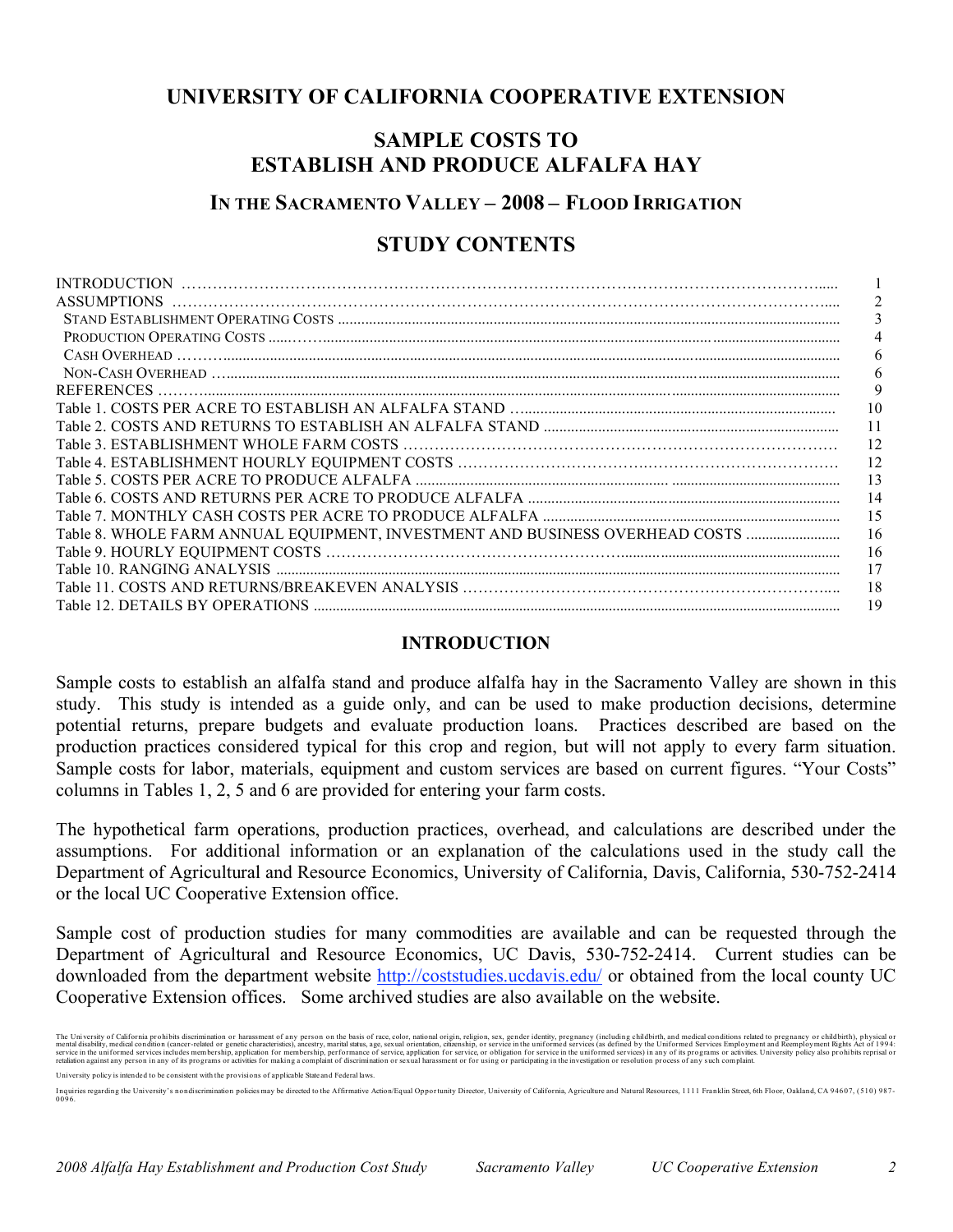## **ASSUMPTIONS**

The assumptions refer to Tables 1 through 12 and pertain to sample costs to establish an alfalfa stand, and produce alfalfa for hay in the Sacramento Valley. Practices described represent production practices and materials considered typical of a well-managed alfalfa stand in the Sacramento Valley. Costs, materials, and practices in this study will not be applicable to all situations. Establishment and cultural practices vary among growers within the region. **The use of trade names and cultural practices in this report does not constitute an endorsement or recommendation by the University of California nor is any criticism implied by omission of other similar products or cultural practices.**

**Farm**. The hypothetical farm consists of 2,900 non-contiguous acres of field, row, and tree crops of which 600 acres are in alfalfa (440 in production and 160 being established) and the remaining 2,300 acres are planted to other crops such as almonds, corn, grains, processing tomatoes, sunflowers, dry beans or left as unusable ground. Most of the farm is leased and is operated by the grower.

## **STAND ESTABLISHMENT OPERATING COSTS**

Tables 1 to 3 show the costs associated with ground preparation, planting, equipment, and establishing an alfalfa stand. Land preparation and planting are done in the fall. The establishment year ends after the herbicide application in January.

**Land Preparation**. Stand establishment begins by laser levelling with a custom operator once every seven crop years (the alfalfa stand from planting to removal is considered one new crop year in this study). Therefore, one-seventh of the cost is included in the establishment costs. The fields are disced down to reduce the residue from the previous crop. The ground is chiseled to a depth of 18 to 24 inches to fracture the soil. See note on Table 1. The field is triplaned in three directions. Borders (levees) for irrigation checks are made at periodic intervals (60 feet in this study) through the field.

**Planting**. Alfalfa seed is planted with a Brillion seeder 1/4 inch or less deep at 25 pounds of seed per acre. The seed is planted in September and the stand life is four years. The field is harrowed and ring rolled after planting. For selecting an appropriate variety with specific characteristic that are best adapted to your region, view the listed varieties at the UC Alfalfa & Forage website at http://alfalfa.ucdavis.edu/+producing/variety/.

**Fertilization**. Nitrogen (N) and phosphorus (P) as 11-52-0 at 200 pounds per acre of material and sulfur at 200 pounds per acre are applied by a custom operator in September during to field work. The fertilizer application in this study is assumed to be sufficient for 3 years; therefore one-third of the cost is allocated to the establishment year and one-third to the first and to the second production year. Tissue analyses should be done in the beginning of the third year to determine nutrient needs of the alfalfa plant.

**Irrigation**. Water for seed germination is sprinkled immediately after planting and then again two weeks later with a total of 6 acre-inches. Flood irrigation may be used when sprinkler irrigation is not available, but for this study, sprinkler irrigation is used. The water is supplied by an irrigation district, although some growers may use or supplement with well water. Water prices vary among irrigation districts, but for this study it is \$32.04 per acre-foot. This cost is an average of delivered water from several randomly selected irrigation districts in the Sacramento Valley. The average includes standby charges and land assessments charged by some districts. Irrigation costs include the water and the estimated labor costs of 0.8 hours per acre for laying out and moving the sprinkler pipe as well as labor during the irrigation.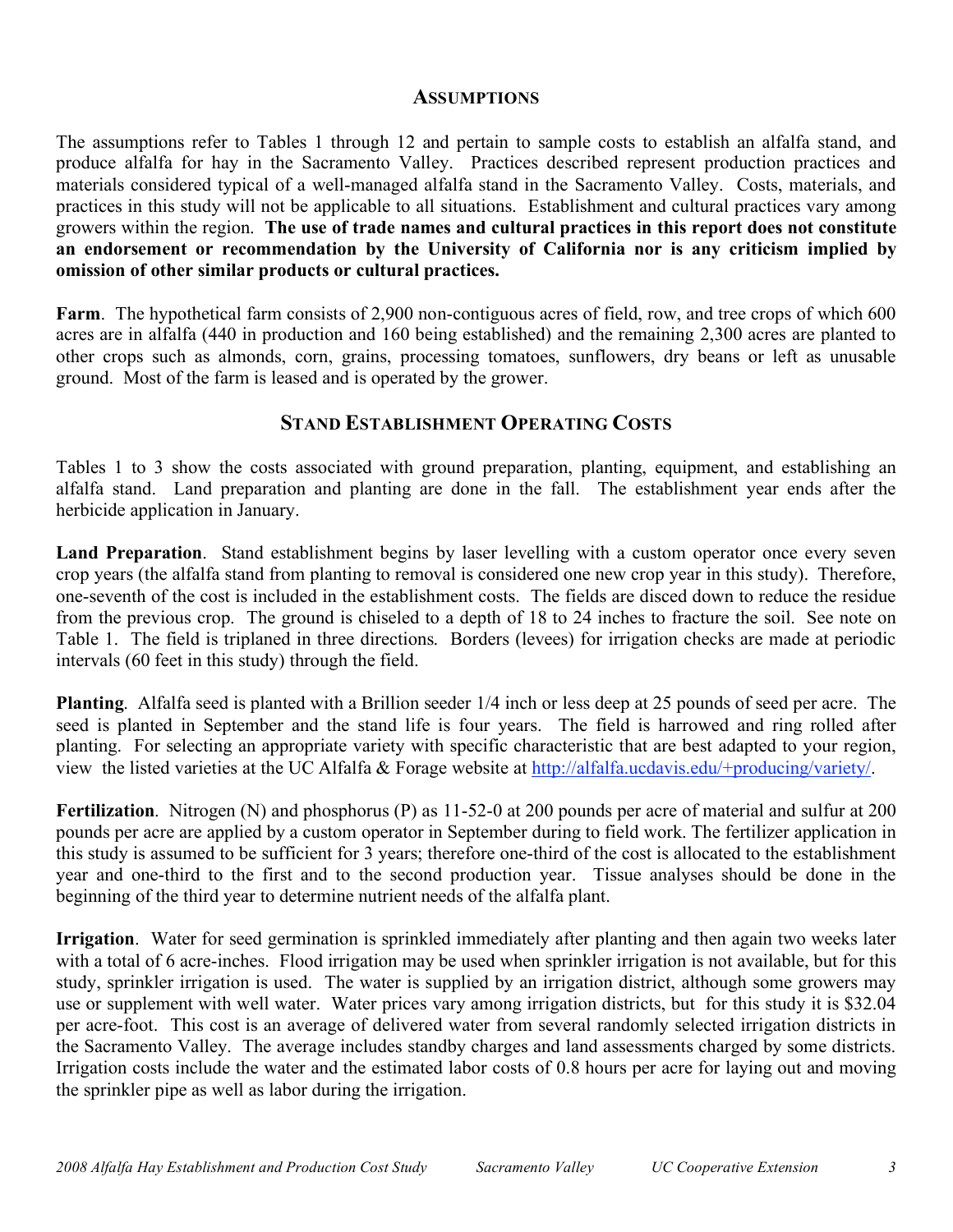**Pest Management**. For pest identification, monitoring, management and pesticide information, visit the UC IPM website at www.ipm.ucdavis.edu. Written recommendations are required for many pesticides, and are available from licensed pest control advisers. For information on pesticide use permits, contact the local county Agricultural Commissioner's office.

*Weeds.* Post-emergent herbicides (Raptor) and (Buctril) are applied in December or January for broadleaf and grass weed control.

**Overhead Costs.** One-half of the cash and non-cash overhead costs for the 160 acres are allocated to the previous crop.

## **PRODUCTION OPERATING COSTS**

**Irrigation**. Irrigation includes the water cost and labor expense of 0.18 hours per acre per irrigation. From April to September, seven irrigations totaling 3.5 acre-feet of water are applied by flooding the checks. The actual water requirement will vary each year based on soil, climatic, and plant physiological factors. Water is pumped through alfalfa valves at the head of the field and flows down the alfalfa check between the borders. The water cost of \$32.04 per acre-foot is the average of several randomly selected irrigation districts in the Sacramento Valley. The cost includes standby charges and land assessments that are charged by some districts.

**Fertilization**. Once the stand is established, plant tissue tests should be taken to determine nutrient requirements. In this study, phosphorous as 11-52-0, at 200 pounds per acre, is applied in April of the third year and is assumed to be sufficient for the remaining stand life. This cost is allocated over the remaining two years of the life of the stand.

**Pest Management.** The pesticides, rates, and application practices mentioned in this cost study are listed in the *UC IPM Pest Management Guidelines – Alfalfa.* Pesticides mentioned in this study are not recommendations, but those commonly used in the region. For information and pesticide use permits, contact the local county Agricultural Commissioner's office. For information on other pesticides available, pest identification, monitoring, and management, visit the UC IPM website at www.ipm.ucdavis.edu. Pest control costs can vary considerably each year depending upon local conditions and pest populations in any given year. Adjuvants are recommended for many pesticides for effective control and are an added cost. The adjuvants in this study are not included as a cost in all applications.

*Pest Control Adviser (PCA).* Written recommendations are required for many pesticides and are available from licensed pest control advisers. In addition the PCA or an independent consultant will monitor the field for agronomic problems including irrigation and nutrition. Growers may hire private PCA's or receive the service as part of a service agreement with an agricultural chemical and fertilizer company.

*Weeds*. Residual herbicides (Velpar and Gramoxone) for control of winter weeds are applied in January of each year. A preemergence herbicide (Treflan TR-10) is applied in January of the third year on 50% of the acreage for grass control. The herbicide costs will vary slightly during the production years due to the difference each year in weed control.

*Insects.* Several insect species attack alfalfa, but weevils, alfalfa caterpillar, and armyworms are the major economic pests in this study. Weevils are assumed to reach population levels requiring a single treatment for control for which an insecticide (Warrior or Baythroid) is applied by ground in March. Worms (alfalfa caterpillar and armyworms) are controlled by air in July with Lannate and in August with Steward.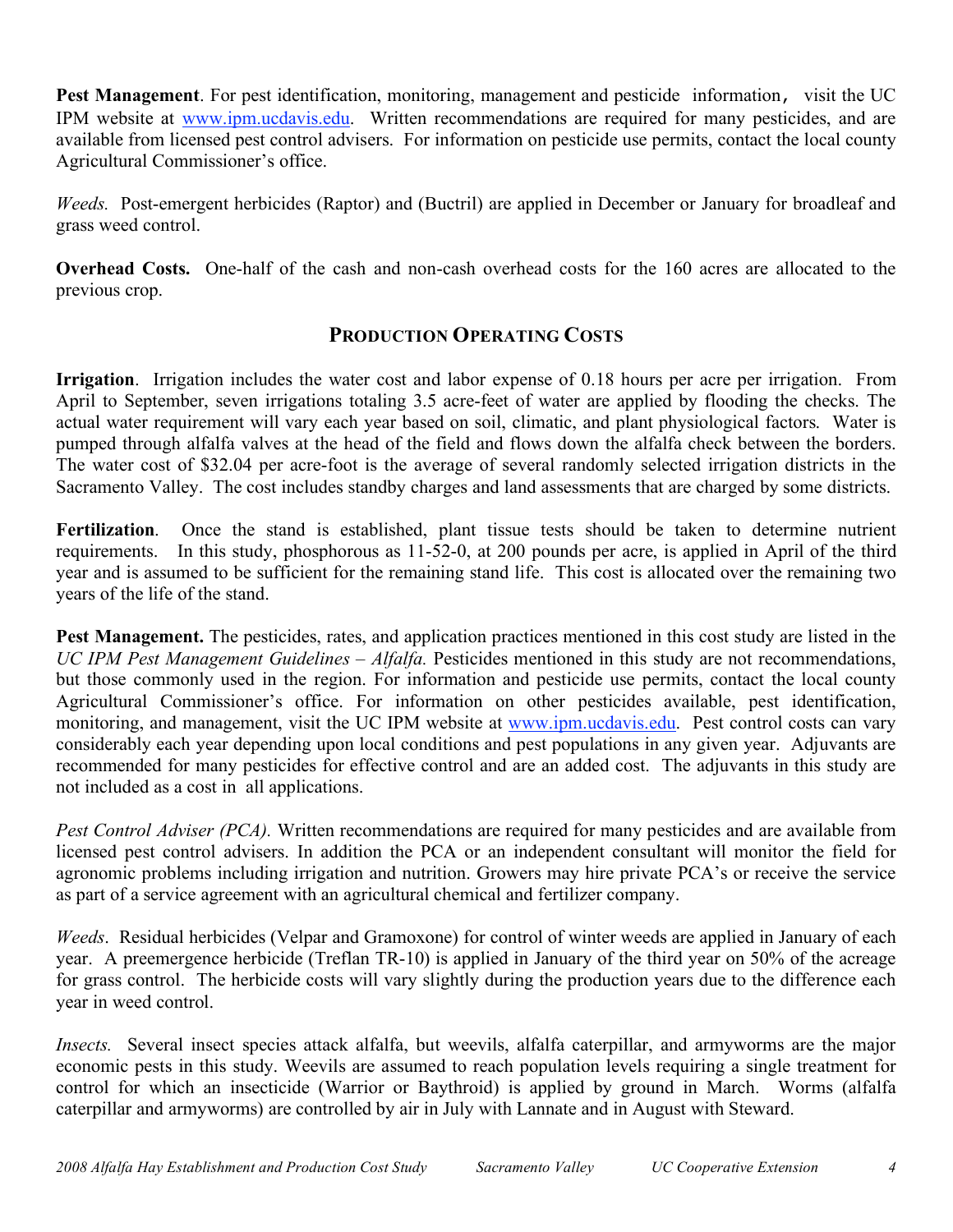*Vertebrate Pest Control.* Pocket gophers and meadow mice are the main vertebrate pests that can cause damage in alfalfa stands in the Sacramento Valley. Control is usually a poison bait, depending on the pest causing the damage, applied by hand or mechanically. Flood irrigations may destroy some rodents, but most growers do not treat unless the populations are severe enough to cause economic loss. The pests are not treated in this study.

**Harvest**. In this study, the alfalfa is custom harvested for hay seven times; April, May, June, July (twice), August, and September. Alfalfa for hay is cut with a self-propelled swather and left to dry for several days before it is turned and windrowed using a rake. Once the hay has dried to the correct moisture content, it is baled into 100 to 125 pound for small bales or 1,500 pounds for large bales. The bales are picked up with a balewagon that moves them from the field and roadsides (stacks) the bales.

*Custom Harvest.* In this study, the custom harvester charges \$41 per ton to swath, rake, bale, roadside (pickup bales and stack), and load. Many harvesting companies swath, rake, bale, roadside, and load the harvested alfalfa for a single fee. Fees to swath, rake, bale, roadside, and load the hay range from \$35 to \$44 per hay ton and are usually based on a minimum of one-ton of hay per acre. Some companies will hire out for the individual operations and charge accordingly, but these fees when added together may be higher than the fee quoted for all operations. Individually, swathing ranges around \$10 to \$12 per acre, raking \$4 to \$5 per acre, baling \$12 to \$14 per ton, and roadsiding \$4 to \$6 per ton.

**Yields**. The crop is assumed to yield 7.0 tons of hay per acre at 90% dry matter (DM). Annual yields range from 5.0 to 9.0 tons of hay per acre in this region.

**Returns**. A price of \$220 per ton for hay is based on current USDA California 2008 averages over all grades for the Sacramento Valley market districts. Hay prices and hay quality will vary during the season and by district. USDA alfalfa hay standards are Supreme, Premium, Good, Fair, and Utility, with Supreme garnering the highest price. Table 9 shows grower returns over a range of yields and prices.

**Pickup/ATV.** The two pickups and the all terrain vehicle (ATV) each travel 7.12 miles per acre for alfalfa production or a total of 712 miles per vehicle per year. Costs are estimated and not based on any specific data.

Labor. Labor rates of \$15.72 per hour for machine operators and \$10.88 for general labor includes payroll overhead of 36%. The basic hourly wages are \$11.65 for machine operators and \$8.00 for general labor. The overhead includes the employers' share of federal and California state payroll taxes, workers' compensation insurance for field crops (code 0171), and a percentage for other possible benefits. Workers' compensation costs will vary among growers, but for this study the cost is based upon the average industry final rate as of January 1, 2008 (California Department of Insurance). Labor for operations involving machinery are 20% higher than the operation time given in Table 1 and 4 to account for the extra labor involved in equipment set up, moving, maintenance, work breaks, and field repair.

**Equipment Operating Costs**. Repair costs are based on purchase price, annual hours of use, total hours of life, and repair coefficients formulated by the American Society of Agricultural Engineers (ASAE). Fuel and lubrication costs are also determined by ASAE equations based on maximum PTO horsepower and fuel type. Prices for on-farm delivery of diesel and gasoline are \$3.54 and \$3.57 per gallon respectively. Fuel costs are derived from American Automobile Association (AAA) and Energy Information Administration (EIA) 2008 monthly data. The cost includes a 2% local sales tax on diesel fuel and 8% sales tax on gasoline. Gasoline also includes federal and state excise tax, which are refundable for on-farm use when filing your income tax. The fuel, lube, and repair cost per acre for each operation in Table 1 are determined by multiplying the total hourly operating cost in Table 9 for each piece of equipment used for the selected operation by the hours per acre.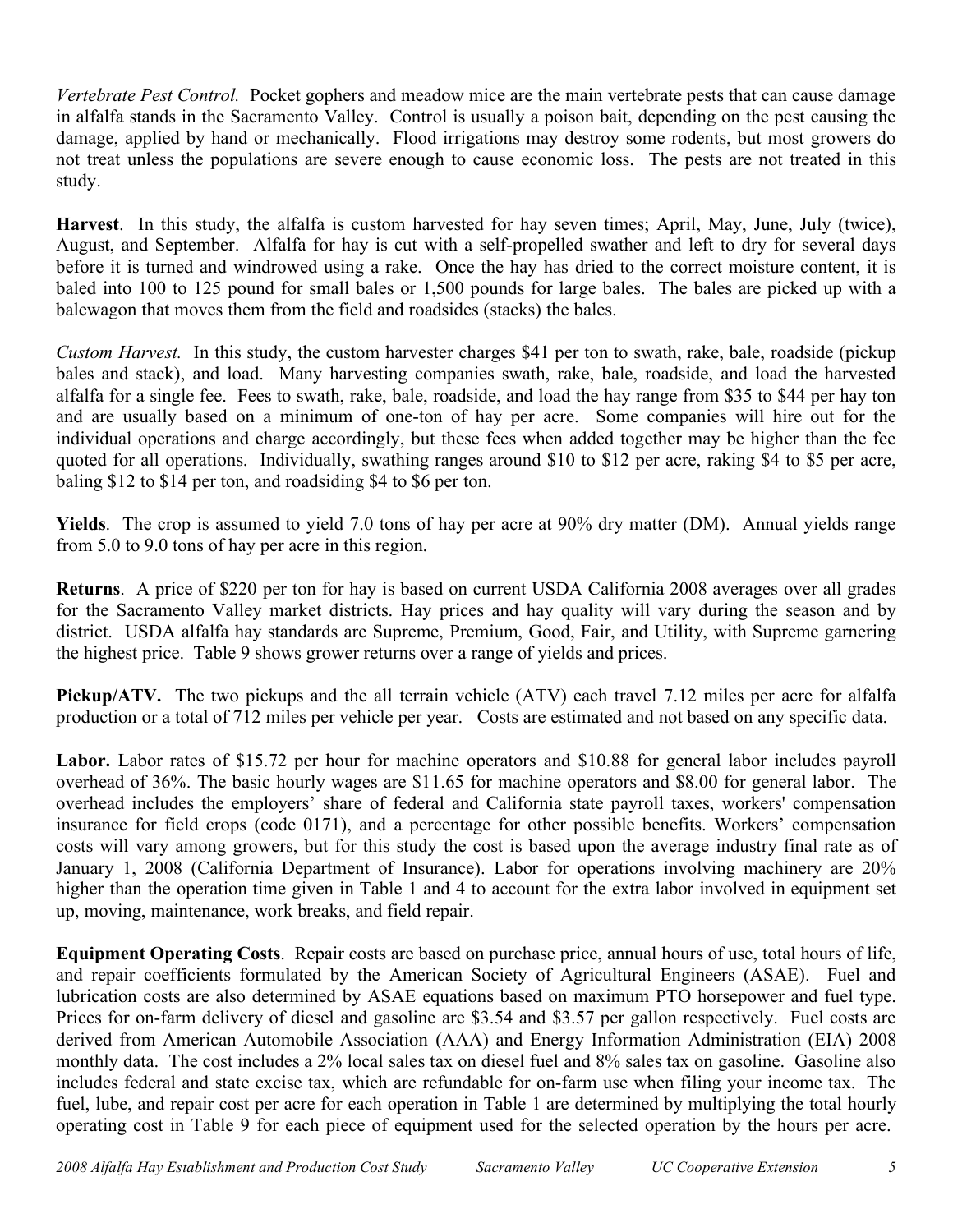Tractor time is 10% higher than implement time for a given operation to account for setup, travel and down time.

**Risk.** Production risks should not be minimized. While this study makes every effort to model a production system based on typical, real world practices, it cannot fully represent financial, agronomic and market risks, which affect the profitability and economic viability of alfalfa production.

## **CASH OVERHEAD**

Cash overhead consists of various cash expenses paid out during the year that are assigned to the whole farm and not to a particular operation. These costs include property taxes, interest on operating capital, office expense, liability and property insurance, share rent, supervisors' salaries, field sanitation, crop insurance, and investment repairs. Employee benefits, insurance, and payroll taxes are included in labor costs and not in overhead. Cash overhead costs are shown in Tables 1, 2, 5, 6, and 8. A portion of the overhead costs in the establishment year is allocated to the previous crop.

**Interest On Operating Capital**. Interest on operating capital is based on cash operating costs and is calculated monthly until harvest at a nominal rate of 6.75% per year. A nominal interest rate is the typical market cost of borrowed funds. The interest cost of post harvest operations is discounted back to the last harvest month using a negative interest charge.

**Property Taxes**. Counties charge a base property tax rate of 1% on the assessed value of the property. In some counties special assessment districts exist and charge additional taxes on property including equipment, buildings, and improvements. For this study, county taxes are calculated as 1% of the average value of the property. Average value equals new cost plus salvage value divided by 2 on a per acre basis.

**Insurance.** Insurance for farm investments varies depending on the assets included and the amount of coverage. Property insurance provides coverage for property loss and is charged at 0.740% of the average value of the assets over their useful life. Liability insurance covers accidents on the farm and costs \$1,438 for the entire farm or \$0.50 per acre.

**Office Expense.** Costs are estimated at \$104,893 for the entire farm or \$36.17 per acre and are a cost involved for bookkeeping, payroll, tax preparation, and telephone.

**Share Rent.** The grower pays 21% of the gross income to the landlord. The grower pays all cultural costs and the landlord maintains the irrigation system and related land improvements and taxes.

**Investment Repairs**. Annual repairs on investments or capital recovery items that require maintenance are calculated as 5% of the average price. Repairs are not calculated for land and establishment costs.

## **NON-CASH OVERHEAD**

Non-cash overhead is calculated as the capital recovery cost for equipment and other farm investments. A portion of the overhead costs in the establishment year are allocated to the previous crop

**Capital Recovery Costs**. Capital recovery cost is the annual depreciation and interest costs for a capital investment and is the amount of money required each year to recover the difference between the purchase price and salvage value (unrecovered capital). The capital recovery costs are equivalent to the annual payment on a loan for the investment with the down payment equal to the discounted salvage value. This is a more complex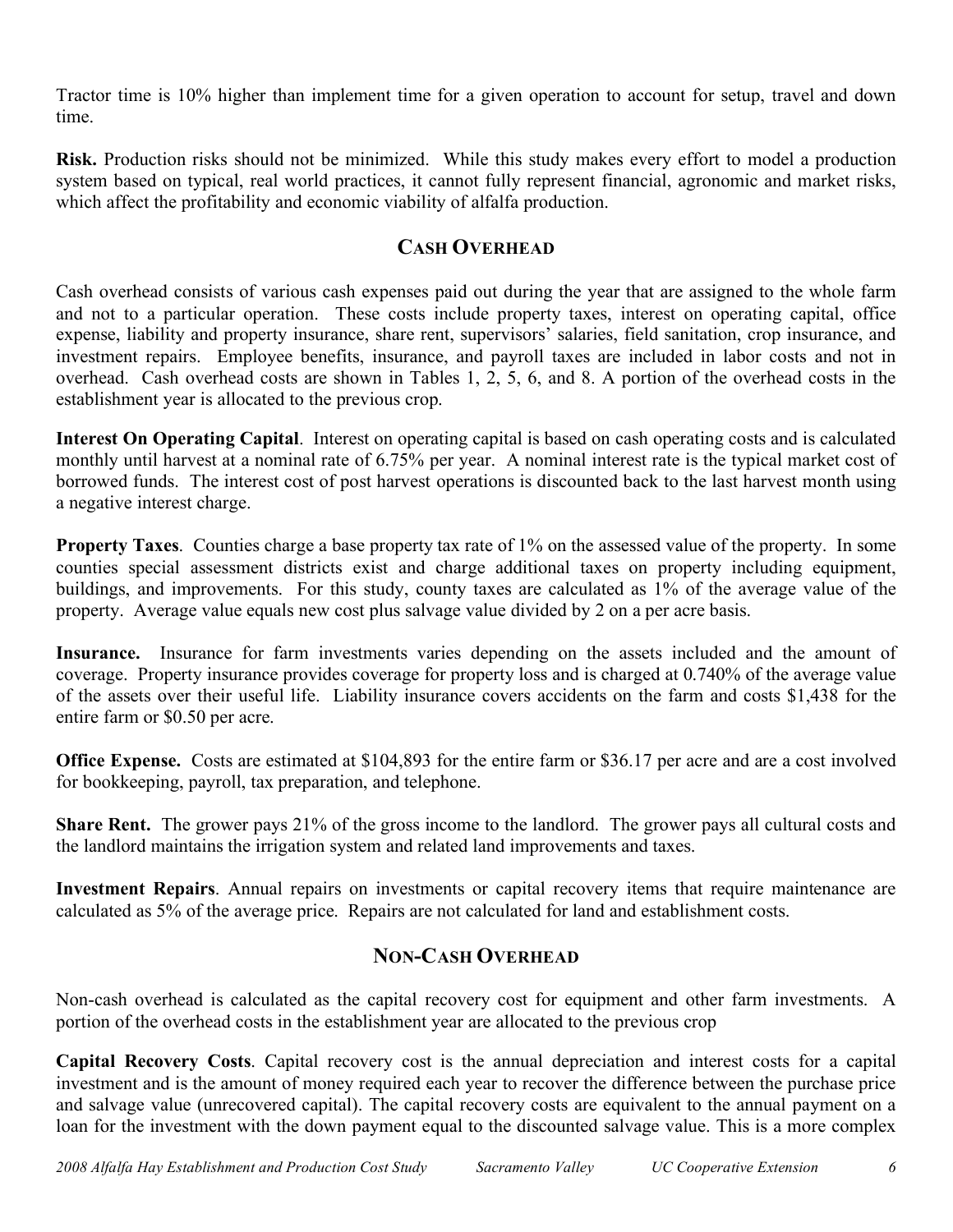method of calculating ownership costs than straight-line depreciation and opportunity costs, but more accurately represents the annual costs of ownership because it takes the time value of money into account (Boehlje and Eidman). The formula for the calculation of the annual capital recovery costs is;

$$
\left[\left(Purchase - \underset{Price}{Salvage}\right) \times \left( \underset{Factor}{Recovery} \right) \right] + \left[\underset{Value}{Salvage \times Interest} \right]
$$

calculated from equations developed by ASAE based on equipment type and years of life. The life in years is *Salvage Value*. Salvage value is the estimated value of an investment at the end of its useful life. For farm machinery the value is a percentage of the new cost of the investment (Boehlje and Eidman). The value is estimated by dividing the wear out life, as given by ASAE, by the annual hours of use in the operation. For other investments including irrigation systems, buildings, and miscellaneous equipment, the value at the end of its useful life is zero. The salvage value for land is the purchase price because land does not depreciate.

*Capital Recovery Factor*. Capital recovery factor is the amortization factor or annual payment whose present value at compound interest is 1. The amortization factor is a table value that corresponds to the interest rate and equipment life.

*Interest Rate*. The interest rate of 4.25% is used to calculate capital recovery cost is the effective long-term interest rate in April 2008. The interest rate is used to reflect the long-term realized rate of return to these specialized resources that can only be used effectively in the agricultural sector. In other words, the next best alternative use for these resources is in another agricultural enterprise.

**Shop Building.** A shop building is used for equipment maintenance and repair, parts and supply storage, a bathroom, and houses the farm's office. The building encompasses 8,000 square feet, has a concrete floor, and is wired and plumbed as needed to meet building codes.

**Tools**. Includes shop equipment/tools and other tools used on the farm and does not recognize any specific inventory.

**Irrigation System**. The system for the alfalfa land consists of underground lines with alfalfa valves and gated pipe. The permanent irrigation system consists of wells, pumps and motors, and a buried mainline and is included in the land rental costs.

**Hay Barn.** The open barn with a metal roof covers 5,000 square feet and is 20 feet high. The building's ten support poles are on concrete piers with a natural floor (ground). Construction costs included in the price are based on prevailing wage.

**Fuel Tanks.** Two 500-gallon fuel tanks using gravity feed are on metal stands. The tanks are setup in a cement containment pad that meets federal, state, and county regulations.

**Establishment Costs**. Costs to establish the alfalfa stand are used to determine capital recovery expenses, depreciation, and interest on investment, during the production years. The establishment cost is the sum of cash costs for land preparation, planting, and cash overhead for establishing the alfalfa. The Total Cash Cost shown in Table 1 and 2 represents the establishment cost per acre. For this study, the cost is \$407 per acre or \$179,080 for the 440 producing acres. The alfalfa stand establishment cost is amortized over the 4-year stand life.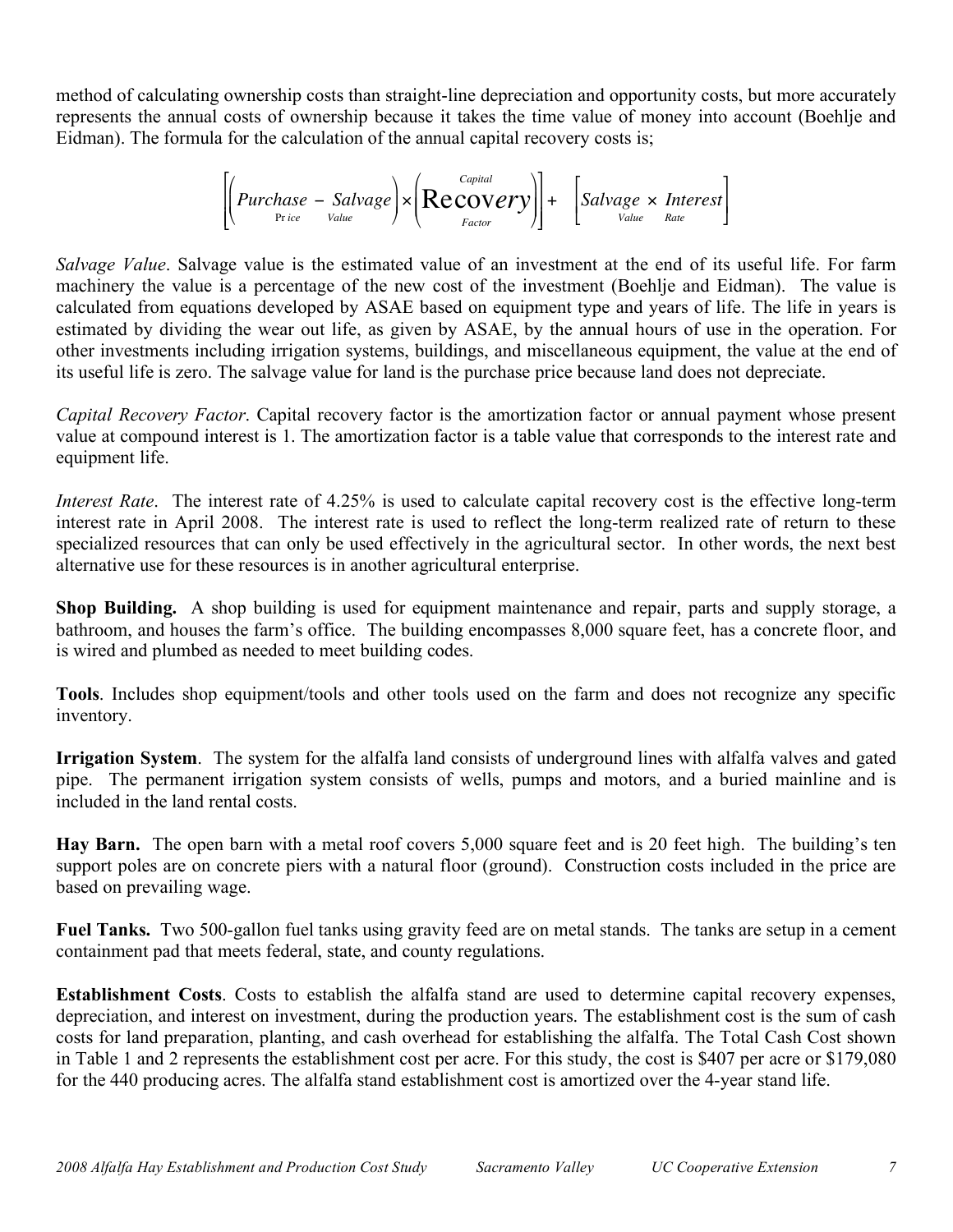**Equipment.** Although, farm equipment is purchased new or used, the study shows the current purchase price for new equipment. The new purchase price is adjusted to 40% to indicate a mix of new and used equipment. Equipment costs are composed of three parts: non-cash overhead, cash overhead, and operating costs. Both of the overhead factors have been discussed in previous sections. The operating costs consist of repairs, fuel, and lubrication and are discussed under operating costs.

**Table Values.** Due to rounding, the totals may be slightly different from the sum of the components.

**Acknowledgements**. The authors appreciate the help provided by growers and other cooperators who provided information for this study.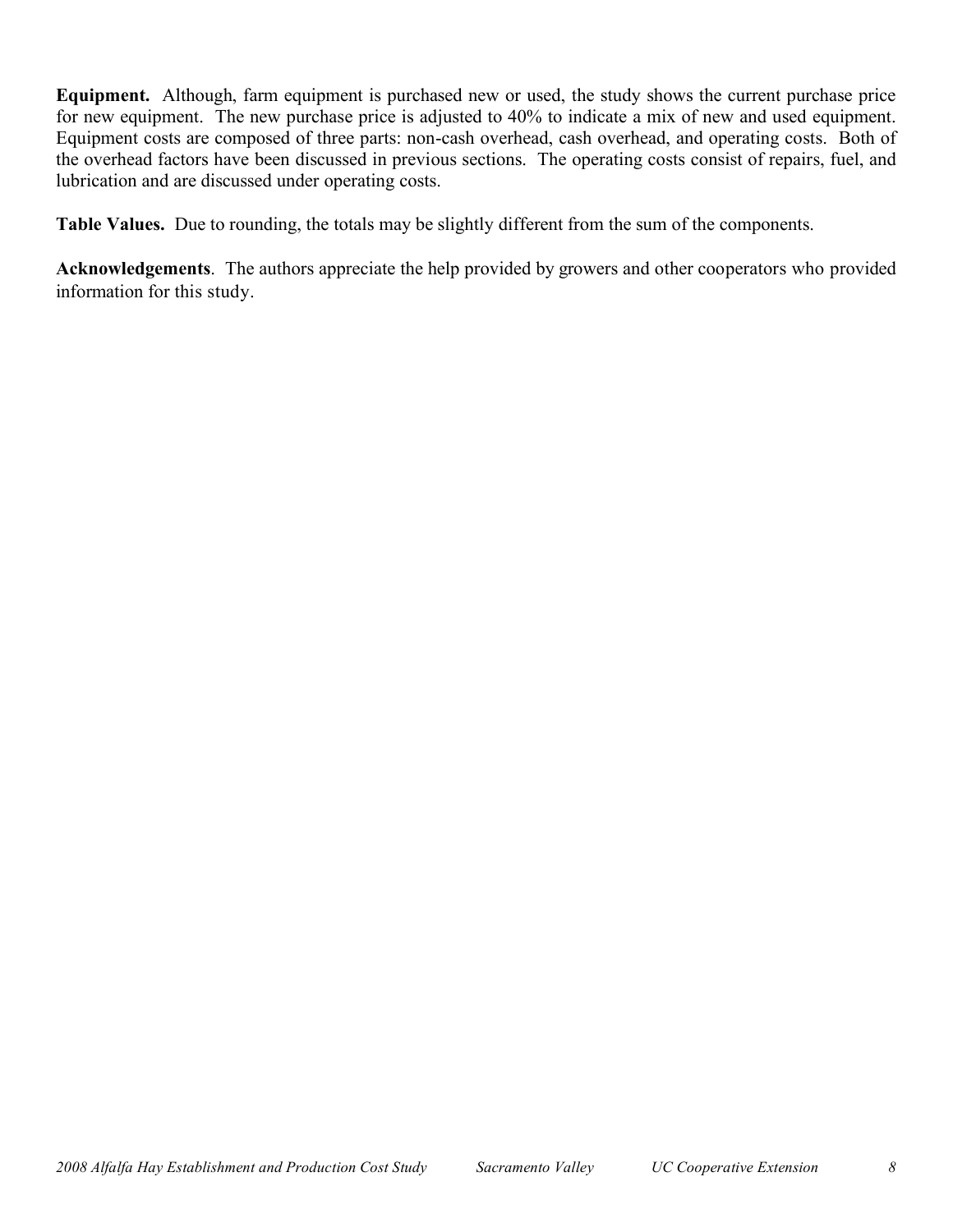## **REFERENCES**

- American Society of Agricultural Engineers. 2003. *American Society of Agricultural Engineers Standards Yearbook*. Russell H. Hahn and Evelyn E. Rosentreter (eds.) St. Joseph, Missouri. 41st edition.
- American Society of Farm Managers and Rural Appraisers. 2008. *Trends in Agricultural Land & Lease Values*. California Chapter of the American Society of Farms Managers and Rural Appraisers. Woodbridge, CA.
- Barker, Doug. January 22, 2008. *California Workers' Compensation Rating Data for Selected Agricultural Classifications as of January 1, 2008.* California Department of Insurance, Rate Regulation Branch.
- Boehlje, Michael D., and Vernon R. Eidman. 1984. *Farm Management*. John Wiley and Sons. New York, New York.
- Blank, Steve, Karen Klonsky, Kim Norris, and Steve Orloff. 1992. *Acquiring alfalfa hay equipment: A financial analysis of alternatives*. University of California. Oakland, California. Giannini Information Series No. 92-1. http://giannini.ucop.edu/InfoSeries/921-HayEquip.pdf. Internet accessed March, 2008.
- California State Automobile Association. 2008. *Gas Price Averages 2007 - 2008.* AAA Press Room, San Francisco, CA. http://www.csaa.com/portal/site/CSAA/menuitem.5313747aa611bd4e320cfad592278a0c/?vgnextoid=8d642 ce6cda97010VgnVCM1000002872a8c0RCRD. Internet accessed April, 2008.
- California State Board of equalization. *Fuel Tax Division Tax Rates.* http://www.boe.ca.gov/sptaxprog/spftdrates.htm. Internet accessed April, 2008.
- Energy Information Administration. 2008. *Weekly Retail on Highway Diesel Prices.* http://tonto.eia.doe.gov/oog/info/gdu/gasdiesel.asp. Internet accessed April, 2008.
- Long, Rachael F., Barbara A. Reed, Jerry L. Schmierer, Karen M. Klonsky, Richard L. De Moura. 2003. *Sample Cost to Establish An Alfalfa Stand and Produce Alfalfa Hay*. 2003. University of California, Davis, CA. http://coststudies.ucdavis.edu/. Internet accessed March, 2008.
- Integrated Pest Management Education and Publications. 2008. "UC Pest Management Guidelines, Alfalfa." In M. L. Flint (ed.) *UC IPM Pest Management Guidelines*. University of California. Division of Agriculture and Natural Resources. Oakland, CA. Publication 3339. http://www.ipm.ucdavis.edu/PMG/selectnewpest.tomatoes.html. Internet accessed May, 2008.
- USDA-AMS. 2008. *Alfalfa Hay, California Market Summary.* USDA-AMS, Livestock and Grain Market News. Moses Lake, WA. http://www.ams.usda.gov/AMSv1.0/ams.fetchTemplateData.do?template=TemplateN&navID=MarketNews AndTransportationData&leftNav=MarketNewsAndTransportationData&page=LSMarketNewsPageHay. Internet accessed July, 2008.

For information concerning the above or other University of California publications, contact UC DANR Communications Services at 1-800-994-8849, online at www.ucop.edu, or your local county UC Cooperative Extension office.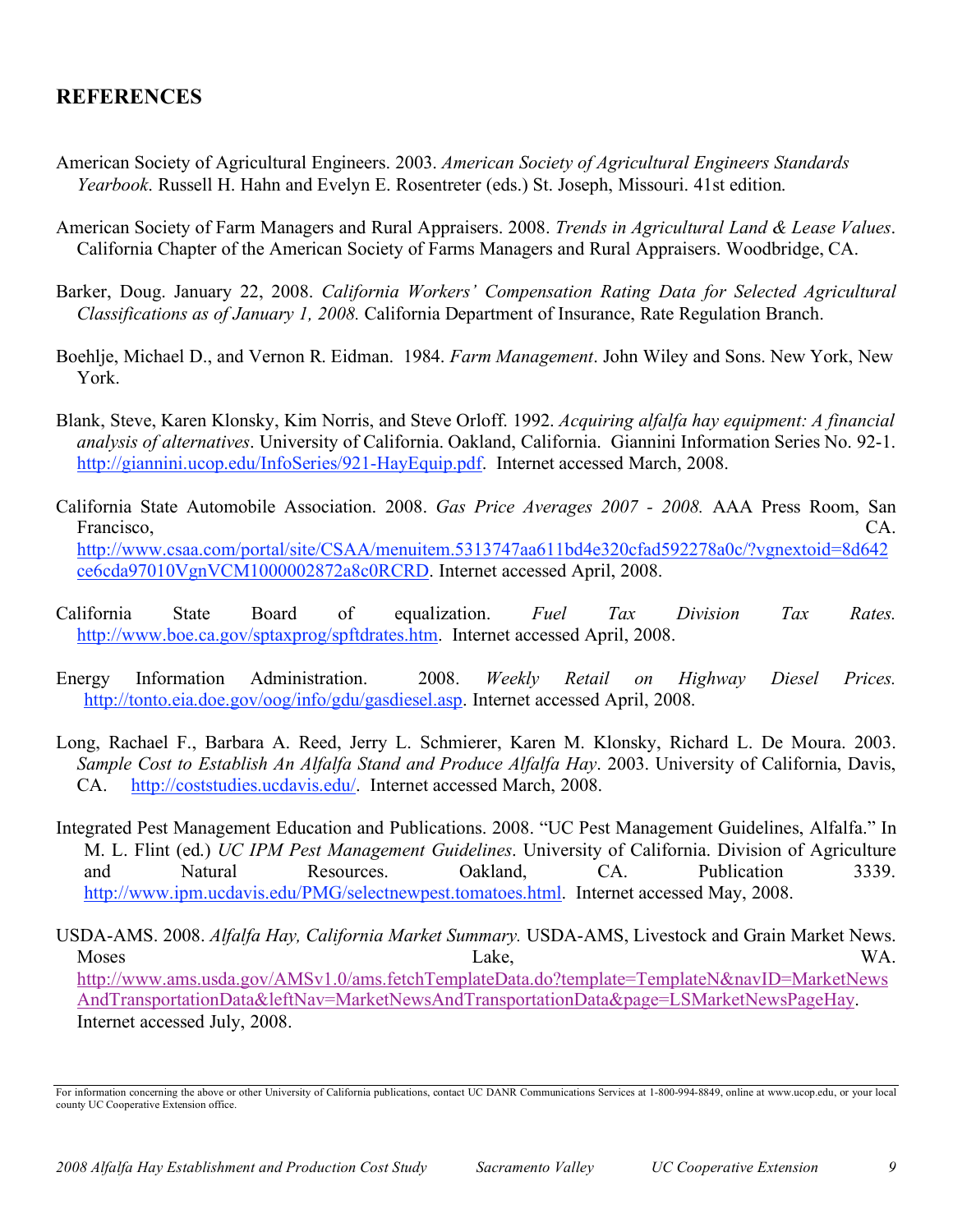### UC COOPERATIVE EXTENSION Table 1. COSTS PER ACRE TO ESTABLISH AN ALFALFA STAND SACRAMENTO VALLEY – 2008 Flood Irrigation

Labor Rate: \$15.72/hr. machine labor Short Term Interest Rate: 6.75% \$10.88hr. non-machine labor

|                                         | Operation | ------- Cash and Labor Costs per Acre -------------------- |                         |                   |                  |                  |      |  |  |
|-----------------------------------------|-----------|------------------------------------------------------------|-------------------------|-------------------|------------------|------------------|------|--|--|
|                                         | Time      | Labor                                                      | Fuel, Lube              | Material          | Custom/          | Total            | Your |  |  |
| Operation                               | (Hrs/A)   | Cost                                                       | & Repairs               | $\mathbf{Cost}$   | Rent             | Cost             | Cost |  |  |
| Preplant:                               |           |                                                            |                         |                   |                  |                  |      |  |  |
| Laser Level Field (1 in 7 years)        | 0.00      | $\boldsymbol{0}$                                           | $\boldsymbol{0}$        | $\boldsymbol{0}$  | 19               | 19               |      |  |  |
| Fertilize - Sulfur (1/3 of the cost)    | 0.00      | $\mathbf{0}$                                               | $\mathbf{0}$            | $\overline{7}$    | 3                | 9                |      |  |  |
| Fertilize - 11-52-0 $(1/3$ of the cost) | 0.00      | $\mathbf{0}$                                               | $\mathbf{0}$            | 28                | $\overline{c}$   | 30               |      |  |  |
| Disc Crop Stubble Residue               | 0.11      | $\overline{2}$                                             | 8                       | $\mathbf{0}$      | $\mathbf{0}$     | 10               |      |  |  |
| Chisel Ground                           | 0.14      | 3                                                          | 10                      | $\mathbf{0}$      | $\mathbf{0}$     | 12               |      |  |  |
| Level Field with Triplane 3X            | 0.52      | 10                                                         | 37                      | $\mathbf{0}$      | $\mathbf{0}$     | 46               |      |  |  |
| Pull Borders                            | 0.03      | $\mathbf{0}$                                               | $\mathbf{1}$            | $\mathbf{0}$      | $\mathbf{0}$     | 1                |      |  |  |
| Roll Field                              | 0.10      | $\overline{2}$                                             | $\overline{\mathbf{4}}$ | $\mathbf{0}$      | $\theta$         | 5                |      |  |  |
| ATV Use                                 | 0.28      | $\overline{5}$                                             | $\mathbf{1}$            | $\boldsymbol{0}$  | $\boldsymbol{0}$ | 6                |      |  |  |
| TOTAL PREPLANT COSTS                    | 1.17      | 22                                                         | 59                      | 35                | 24               | 140              |      |  |  |
| Cultural:                               |           |                                                            |                         |                   |                  |                  |      |  |  |
| Plant Alfalfa                           | 0.22      | $\overline{4}$                                             | 8                       | 80                | $\mathbf{0}$     | 92               |      |  |  |
| Irrigate - Sprinkler 2X                 | 0.00      | $\mathbf{0}$                                               | $\mathbf{0}$            | 55                | $\mathbf{0}$     | 55               |      |  |  |
| Weed Control - Winter Weed Control      | 0.11      | $\overline{2}$                                             | 1                       | 61                | $\theta$         | 63               |      |  |  |
| Pickup Truck Use                        | 0.19      | $\overline{4}$                                             | 3                       | $\boldsymbol{0}$  | $\boldsymbol{0}$ | 6                |      |  |  |
| TOTAL CULTURAL COSTS                    | 0.52      | 10                                                         | 11                      | 196               | $\mathbf{0}$     | 217              |      |  |  |
| Interest on Operating Capital @ 6.75%   |           |                                                            |                         |                   |                  | 9                |      |  |  |
| TOTAL OPERATING COSTS/ACRE              |           | 32                                                         | 70                      | 230               | 24               | 365              |      |  |  |
| <b>CASH OVERHEAD:</b>                   |           |                                                            |                         |                   |                  |                  |      |  |  |
| Office Expense                          |           |                                                            |                         |                   |                  | 36               |      |  |  |
| Liability Insurance                     |           |                                                            |                         |                   |                  | 1                |      |  |  |
| Property Taxes                          |           |                                                            |                         |                   |                  | 1                |      |  |  |
| Property Insurance                      |           |                                                            |                         |                   |                  | 1                |      |  |  |
| <b>Investment Repairs</b>               |           |                                                            |                         |                   |                  | $\overline{3}$   |      |  |  |
| TOTAL CASH OVERHEAD COSTS               |           |                                                            |                         |                   |                  | 42               |      |  |  |
| TOTAL CASH COSTS/ACRE                   |           |                                                            |                         |                   |                  | 407              |      |  |  |
| NON-CASH OVERHEAD:                      |           |                                                            |                         |                   |                  |                  |      |  |  |
|                                         |           | Per producing                                              |                         | -- Annual Cost -- |                  |                  |      |  |  |
| Investment                              |           | Acre                                                       |                         | Capital Recovery  |                  |                  |      |  |  |
| Fuel Tanks & Pumps                      |           | 1                                                          |                         | $\boldsymbol{0}$  |                  | $\boldsymbol{0}$ |      |  |  |
| Hay Barn                                |           | 17                                                         |                         | 1                 |                  | 1                |      |  |  |
| Shop Building - 8,000 SqFt              |           | 71                                                         |                         | 5                 |                  | 5                |      |  |  |
| Shop Tools                              |           | 5                                                          |                         | $\mathbf{0}$      |                  | $\mathbf{0}$     |      |  |  |
| Equipment                               |           | 148                                                        |                         | 16                |                  | 16               |      |  |  |
| TOTAL NON-CASH OVERHEAD COSTS           |           | 242                                                        |                         | 23                |                  | 23               |      |  |  |
| TOTAL COSTS/ACRE                        |           |                                                            |                         |                   |                  | 430              |      |  |  |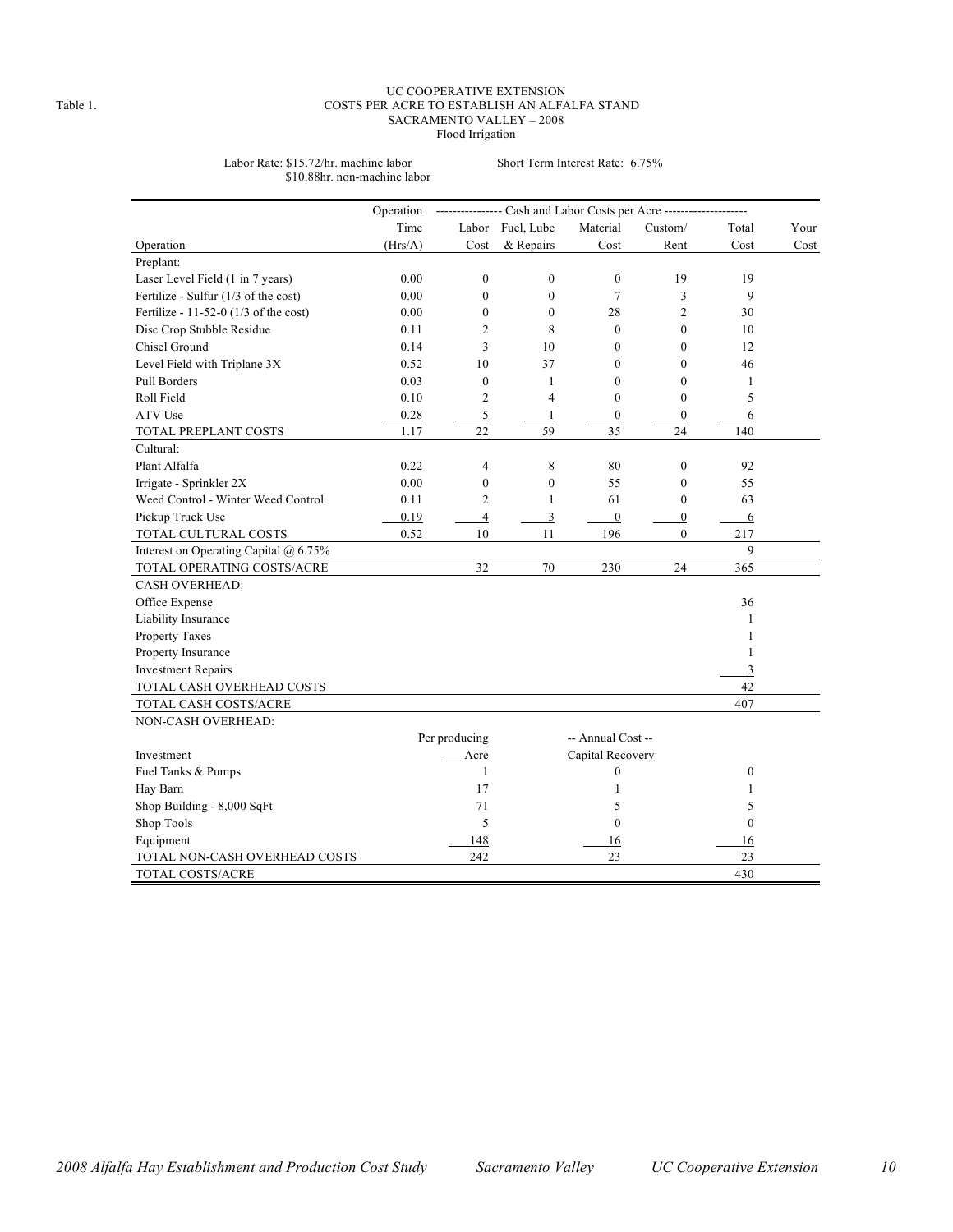### UC COOPERATIVE EXTENSION Table 2. COSTS AND RETURNS TO ESTABLISH AN ALFALFA STAND PER ACRE SACRAMENTO VALLEY – 2008 Flood Irrigation

Labor Rate: \$15.72/hr. machine labor Short Term Interest Rate: 6.75% \$10.88hr. non-machine labor

|                                             |                    |             | Price or  | Value or         | Your |
|---------------------------------------------|--------------------|-------------|-----------|------------------|------|
|                                             | Quantity/Acre Unit |             | Cost/Unit | Cost/Acre        | Cost |
| OPERATING COSTS                             |                    |             |           |                  |      |
| Custom:                                     |                    |             |           |                  |      |
| Laser Level                                 |                    | $0.14$ Acre | 135.00    | 19               |      |
| Ground Application - Sulfur                 |                    | 0.33 Ton    | 8.50      | 3                |      |
| Ground Application - Fertilizer             |                    | 0.33 Acre   | 6.25      | $\overline{c}$   |      |
| Fertilizer:                                 |                    |             |           |                  |      |
| Sulfur                                      | 66.67 Lb           |             | 0.100     | 7                |      |
| $11 - 52 - 0$                               | 66.67 Lb           |             | 0.42      | 28               |      |
| Seed:                                       |                    |             |           |                  |      |
| Seed - Alfalfa                              | 25.00 Lb           |             | 3.20      | 80               |      |
| Irrigation:                                 |                    |             |           |                  |      |
| Water                                       |                    | $6.00$ AcIn | 2.67      | 16               |      |
| Pump - Fuel, Lube, & Repairs                |                    | $6.00$ AcIn | 6.50      | 39               |      |
| Herbicide:                                  |                    |             |           |                  |      |
| Buctril                                     |                    | 1.50 Pint   | 21.938    | 33               |      |
| Raptor                                      |                    | 4.00 FlOz   | 6.067     | 24               |      |
| Adjuvant:                                   |                    |             |           |                  |      |
| Crop Oil                                    |                    | 1.00 Pint   | 3.56      | $\overline{4}$   |      |
| Labor (machine)                             |                    | 2.03 Hrs    | 15.72     | 32               |      |
| Labor (non-machine)                         |                    | $0.00$ Hrs  | 0.00      | $\mathbf{0}$     |      |
| Fuel - Gas                                  |                    | 0.83 Gal    | 3.57      | 3                |      |
| Fuel - Diesel                               | 13.97 Gal          |             | 3.54      | 49               |      |
| Lube                                        |                    |             |           | 8                |      |
| Machinery repair                            |                    |             |           | 10               |      |
| Interest on Operating Capital @ 6.75%       |                    |             |           | $\overline{9}$   |      |
| TOTAL OPERATING COSTS/ACRE                  |                    |             |           | 365              |      |
| CASH OVERHEAD COSTS:                        |                    |             |           |                  |      |
| Office Expense                              |                    |             |           | 36               |      |
| Liability Insurance                         |                    |             |           | $\mathbf{1}$     |      |
| Property Taxes                              |                    |             |           | 1                |      |
| Property Insurance                          |                    |             |           | 1                |      |
| <b>Investment Repairs</b>                   |                    |             |           | $\overline{3}$   |      |
| TOTAL CASH OVERHEAD COSTS/ACRE              |                    |             |           | 42               |      |
| TOTAL ACCUMULATED NET CASH COST             |                    |             |           | 407              |      |
| NON-CASH OVERHEAD COSTS (CAPITAL RECOVERY): |                    |             |           |                  |      |
| Fuel Tanks & Pumps                          |                    |             |           | $\boldsymbol{0}$ |      |
| Hay Barn                                    |                    |             |           | $\mathbf{1}$     |      |
| Shop Building - 8,000 SqFt                  |                    |             |           | 5                |      |
| Shop Tools                                  |                    |             |           | $\boldsymbol{0}$ |      |
| Equipment                                   |                    |             |           | 16               |      |
| TOTAL NON-CASH OVERHEAD COSTS/ACRE          |                    |             |           | 23               |      |
| TOTAL COSTS/ACRE                            |                    |             |           | 430              |      |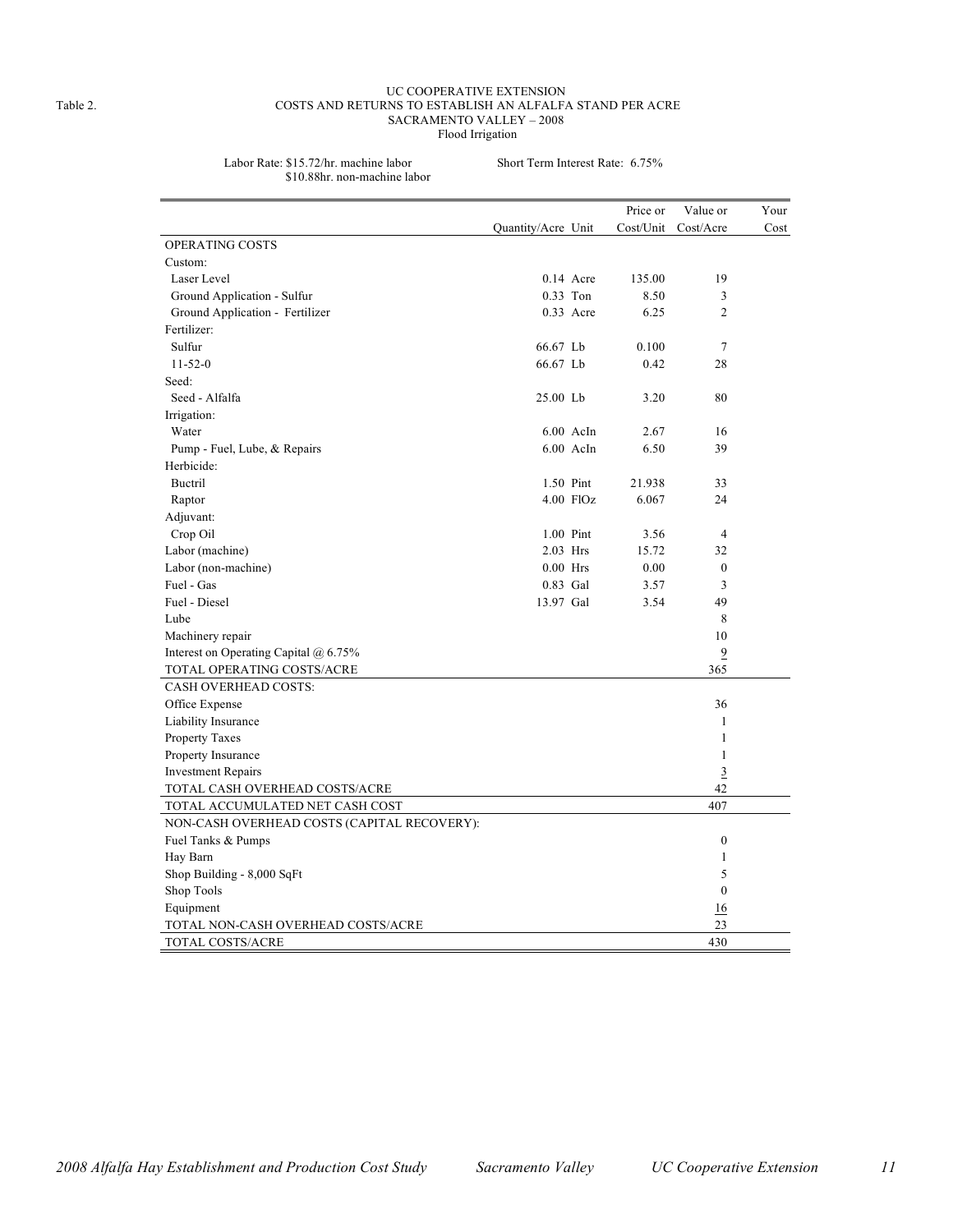### UC COOPERATIVE EXTENSION Table 3. ESTABLISHMENT EQUIPMENT COSTS SACRAMENTO VALLEY – 2008 Flood Irrigation

|    |                            |         |      |         |          |        | - Cash Overhead - |        |  |  |  |
|----|----------------------------|---------|------|---------|----------|--------|-------------------|--------|--|--|--|
|    |                            |         | Yrs  | Salvage | Capital  | Insur- |                   |        |  |  |  |
| Yr | Description                | Price   | Life | Value   | Recovery | ance   | Taxes             | Total  |  |  |  |
| 08 | 100 Gallon Sprayer for ATV | 5,218   | 10   | 923     | 575      | 23     | 31                | 629    |  |  |  |
| 08 | 115 HP 4WD Tractor         | 95,309  | 10   | 28,153  | 9,580    | 457    | 617               | 10,654 |  |  |  |
| 08 | 235 HP Crawler             | 208,000 | 10   | 61,440  | 20,906   | 997    | 1,347             | 23,250 |  |  |  |
| 08 | <b>ATV</b>                 | 6,459   | 7    | 2,450   | 778      | 33     | 45                | 856    |  |  |  |
| 08 | Brillion Seeder            | 14,169  | 10   | 2,506   | 1,562    | 62     | 83                | 1,707  |  |  |  |
| 08 | Chisel - 18'               | 15,487  | 10   | 2,739   | 1,708    | 67     | 91                | 1,866  |  |  |  |
| 08 | Cultipacker - 16'          | 17,850  | 10   | 3,157   | 1,968    | 78     | 105               | 2,151  |  |  |  |
| 08 | Disc - Border              | 2,000   | 10   | 354     | 221      | 9      | 12                | 241    |  |  |  |
| 08 | Disc - Tandem 21'          | 23,318  | 10   | 4,124   | 2,571    | 102    | 137               | 2,810  |  |  |  |
| 08 | Pickup - 4WD 3/4 Ton       | 36,000  | 7    | 13,656  | 4,338    | 184    | 248               | 4,770  |  |  |  |
| 08 | Triplane - 16'             | 20,667  | 10   | 3,655   | 2,279    | 90     | 122               | 2,491  |  |  |  |
|    | TOTAL                      | 444,477 |      | 123,157 | 46,486   | 2,100  | 2,838             | 51,425 |  |  |  |
|    | 40% of New Cost *          | 177,791 |      | 49,263  | 18,594   | 840    | 1,135             | 20,570 |  |  |  |

## ANNUAL EQUIPMENT COSTS

\* Used to reflect a mix of new and used equipment.

## Table 4. ESTABLISHMENT HOURLY EQUIPMENT COSTS

|    |                            | Actual  |          | - Cash Overhead - |       |         | -------- Operating -------- |       |                 |  |  |
|----|----------------------------|---------|----------|-------------------|-------|---------|-----------------------------|-------|-----------------|--|--|
|    |                            | Hours   | Capital  | Insur-            |       |         | Fuel $\&$                   | Total | Total           |  |  |
| Yr | Description                | Used    | Recovery | ance              | Taxes | Repairs | Lube                        |       | Oper. Costs/Hr. |  |  |
| 08 | 100 Gallon Sprayer for ATV | 149.3   | 2.31     | 0.09              | 0.12  | 1.41    | 0.00                        | 1.41  | 3.94            |  |  |
| 08 | 115 HP 4WD Tractor         | 1,599.5 | 3.59     | 0.17              | 0.23  | 2.56    | 27.17                       | 29.73 | 33.72           |  |  |
| 08 | 235 HP Crawler             | 1,599.3 | 7.84     | 0.37              | 0.51  | 5.58    | 55.52                       | 61.10 | 69.82           |  |  |
| 08 | <b>ATV</b>                 | 284.8   | 1.64     | 0.07              | 0.09  | 0.48    | 2.74                        | 3.22  | 5.02            |  |  |
| 08 | <b>Brillion Seeder</b>     | 149.9   | 6.25     | 0.25              | 0.33  | 3.94    | 0.00                        | 3.94  | 10.78           |  |  |
| 08 | Chisel - 18'               | 199.6   | 5.13     | 0.20              | 0.27  | 3.31    | 0.00                        | 3.31  | 8.92            |  |  |
| 08 | Cultipacker - 16'          | 199.2   | 5.93     | 0.23              | 0.32  | 2.05    | 0.00                        | 2.05  | 8.53            |  |  |
| 08 | Disc - Border              | 200.0   | 0.66     | 0.03              | 0.04  | 0.33    | 0.00                        | 0.33  | 1.05            |  |  |
| 08 | Disc - Tandem 21'          | 189.4   | 8.14     | 0.32              | 0.43  | 3.87    | 0.00                        | 3.87  | 12.77           |  |  |
| 08 | Pickup - 4WD 3/4 Ton       | 294.4   | 8.84     | 0.37              | 0.51  | 2.67    | 12.32                       | 14.99 | 24.71           |  |  |
| 08 | Triplane - 16'             | 299.0   | 4.57     | 0.18              | 0.24  | 3.19    | 0.00                        | 3.19  | 8.18            |  |  |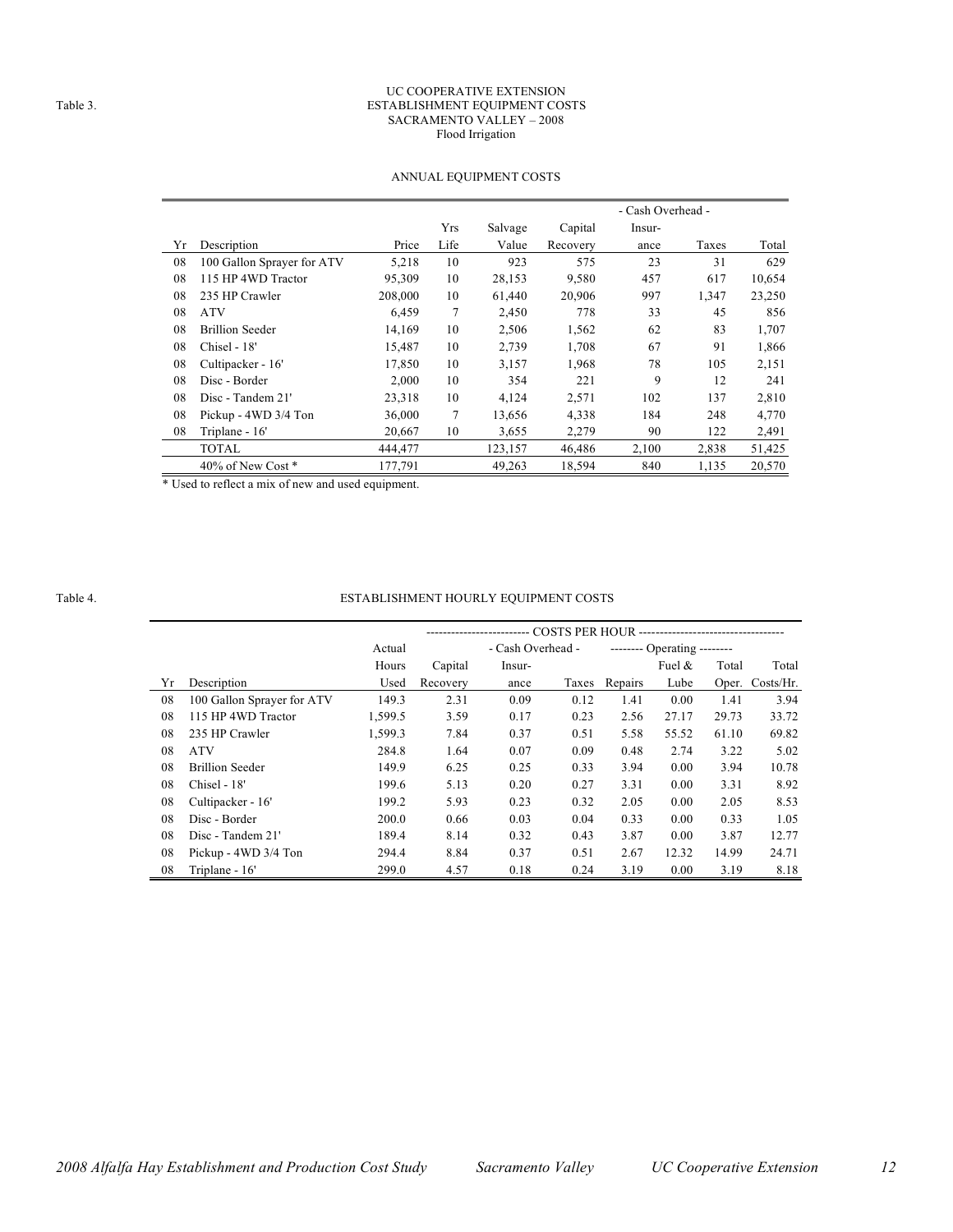### UC COOPERATIVE EXTENSION Table 5. COSTS PER ACRE TO PRODUCE ALFALFA HAY SACRAMENTO VALLEY – 2008 Flood Irrigation

### Labor Rate: \$15.72/hr. machine labor Short Term Interest Rate: 6.75% \$10.88hr. non-machine labor

|                                              | Operation<br>------------ Cash and Labor Costs per Acre ------------ |                  |                  |                   |                  |                |                     |  |  |
|----------------------------------------------|----------------------------------------------------------------------|------------------|------------------|-------------------|------------------|----------------|---------------------|--|--|
|                                              | Time                                                                 |                  | Labor Fuel, Lube | Material          | Custom/          | Total          | Your                |  |  |
| Operation                                    | (Hrs/A)                                                              | Cost             | & Repairs        | Cost              | Rent             | Cost           | $\mathop{\rm Cost}$ |  |  |
| Cultural:                                    |                                                                      |                  |                  |                   |                  |                |                     |  |  |
| Weed Control - Dormant Spray                 | 0.11                                                                 | $\overline{2}$   | $\boldsymbol{0}$ | 20                | $\boldsymbol{0}$ | 23             |                     |  |  |
| Weed Control - Dormant Spray on 50% of Acres | 0.02                                                                 | $\mathbf{0}$     | $\overline{0}$   | $\overline{4}$    | $\mathbf{0}$     | 4              |                     |  |  |
| Fertilize - 11-52-0 (& sulfur costs)         | 0.00                                                                 | $\mathbf{0}$     | $\overline{0}$   | 35                | $\overline{c}$   | 37             |                     |  |  |
| <b>Insect Control - Weevil</b>               | 0.11                                                                 | $\overline{2}$   | $\theta$         | 12                | $\theta$         | 15             |                     |  |  |
| Irrigate                                     | 1.08                                                                 | 12               | $\theta$         | 112               | $\theta$         | 124            |                     |  |  |
| Insect Control - Worms 2X                    | 0.00                                                                 | $\mathbf{0}$     | $\boldsymbol{0}$ | 47                | 18               | 64             |                     |  |  |
| Pickup Truck Use                             | 0.46                                                                 | 9                | 6                | $\overline{0}$    | $\overline{0}$   | 15             |                     |  |  |
| TOTAL CULTURAL COSTS                         | 1.77                                                                 | 25               | $\overline{7}$   | 230               | 20               | 282            |                     |  |  |
| Harvest:                                     |                                                                      |                  |                  |                   |                  |                |                     |  |  |
| Harvest - Custom 7X                          | 0.00                                                                 | $\boldsymbol{0}$ | $\boldsymbol{0}$ | $\boldsymbol{0}$  | 287              | 287            |                     |  |  |
| TOTAL HARVEST COSTS                          | 0.00                                                                 | $\mathbf{0}$     | $\mathbf{0}$     | $\overline{0}$    | 287              | 287            |                     |  |  |
| Interest on Operating Capital $\omega$ 6.75% |                                                                      |                  |                  |                   |                  | 13             |                     |  |  |
| TOTAL OPERATING COSTS/ACRE                   |                                                                      | 25               | $\overline{7}$   | 230               | 307              | 582            |                     |  |  |
| <b>CASH OVERHEAD:</b>                        |                                                                      |                  |                  |                   |                  |                |                     |  |  |
| Office Expense                               |                                                                      |                  |                  |                   |                  | 36             |                     |  |  |
| Liability Insurance                          |                                                                      |                  |                  |                   |                  | 1              |                     |  |  |
| Land Rent @ 21% of Gross Returns             |                                                                      |                  |                  |                   |                  | 294            |                     |  |  |
| Property Taxes                               |                                                                      |                  |                  |                   |                  | 3              |                     |  |  |
| Property Insurance                           |                                                                      |                  |                  |                   |                  | $\overline{2}$ |                     |  |  |
| <b>Investment Repairs</b>                    |                                                                      |                  |                  |                   |                  | 3              |                     |  |  |
| TOTAL CASH OVERHEAD COSTS                    |                                                                      |                  |                  |                   |                  | 338            |                     |  |  |
| TOTAL CASH COSTS/ACRE                        |                                                                      |                  |                  |                   |                  | 920            |                     |  |  |
| NON-CASH OVERHEAD:                           |                                                                      |                  |                  |                   |                  |                |                     |  |  |
|                                              |                                                                      | Per producing    |                  | -- Annual Cost -- |                  |                |                     |  |  |
| Investment                                   |                                                                      | Acre             |                  | Capital Recovery  |                  |                |                     |  |  |
| Alfalfa Stand Establishment Cost             |                                                                      | 407              |                  | 113               |                  | 113            |                     |  |  |
| Fuel Tanks & Pumps                           |                                                                      | $\mathbf{1}$     |                  | $\boldsymbol{0}$  |                  | $\mathbf{0}$   |                     |  |  |
| Shop Building - 8,000 SqFt                   |                                                                      | 71               |                  | 5                 |                  | 5              |                     |  |  |
| Shop Tools                                   |                                                                      | 5                |                  | $\mathbf{0}$      |                  | $\mathbf{0}$   |                     |  |  |
| Hay Barn                                     |                                                                      | 17               |                  | 1                 |                  | 1              |                     |  |  |
| Equipment                                    |                                                                      | 30               |                  | 4                 |                  | 4              |                     |  |  |
| TOTAL NON-CASH OVERHEAD COSTS                |                                                                      | 532              |                  | 123               |                  | 123            |                     |  |  |
| TOTAL COSTS/ACRE                             |                                                                      |                  |                  |                   |                  | 1,043          |                     |  |  |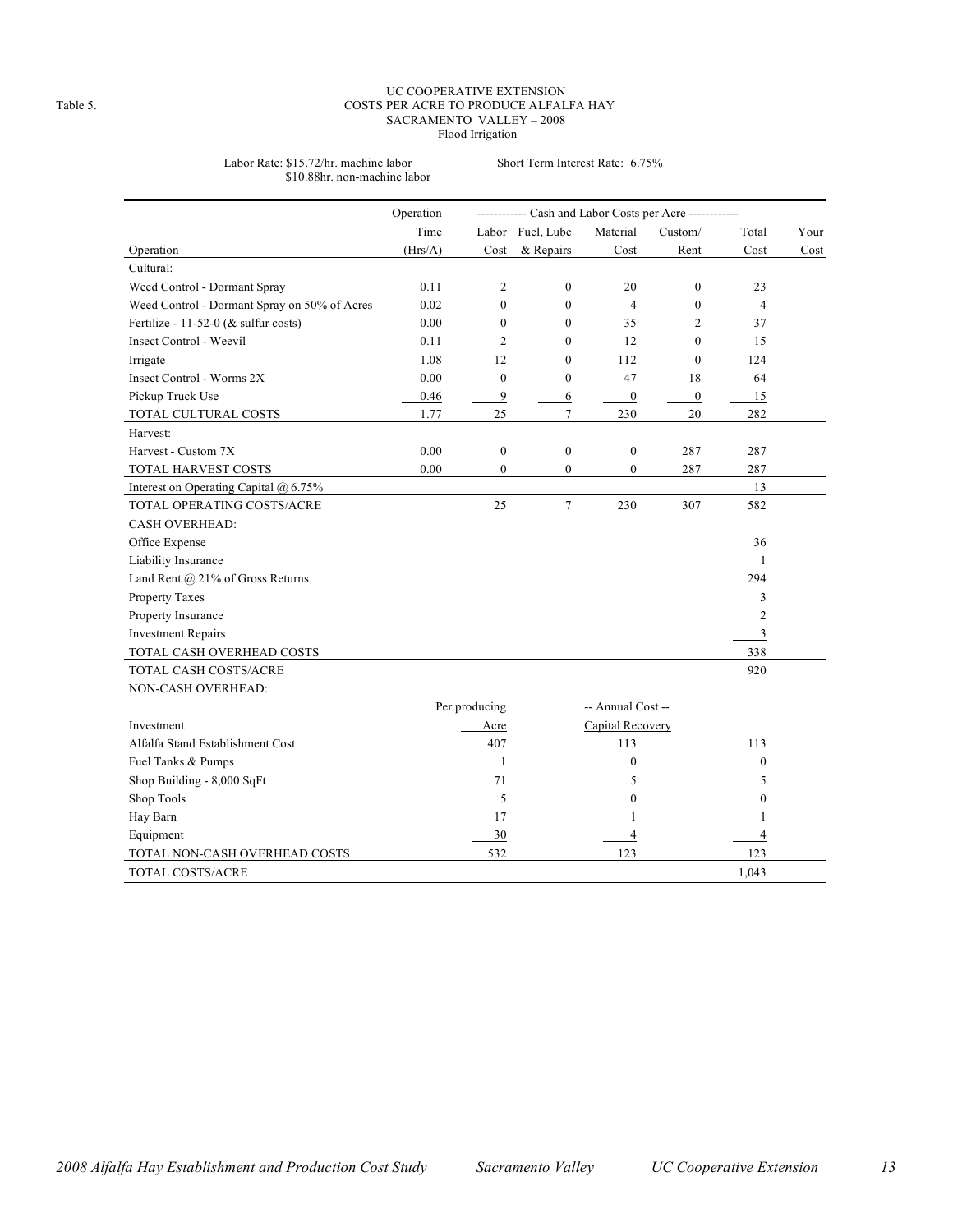### UC COOPERATIVE EXTENSION Table 6. COSTS AND RETURNS PER ACRE TO PRODUCE ALFALFA HAY SACRAMENTO VALLEY – 2008 Flood Irrigation

Labor Rate: \$15.72/hr. machine labor Short Term Interest Rate: 6.75%

| \$10.88hr. non-machine labor |  |
|------------------------------|--|
|------------------------------|--|

| Cost/Unit<br>Cost/Acre<br>Quantity/Acre Unit<br><b>GROSS RETURNS</b> | Cost |
|----------------------------------------------------------------------|------|
|                                                                      |      |
|                                                                      |      |
| 7.0 Tons<br>200.00<br>1,540<br>Alfalfa Hay                           |      |
| 1,540<br>TOTAL GROSS RETURNS FOR ALFALFA HAY                         |      |
| OPERATING COSTS                                                      |      |
| Herbicide:                                                           |      |
| Gromoxone Max<br>1.00 Pint<br>7.13<br>7                              |      |
| $0.33$ Lb<br>38.76<br>Velpar 90S<br>13                               |      |
| Treflan TR 10<br>3.33 Lb<br>$\overline{4}$<br>1.20                   |      |
| Lannate 90 SP<br>$1.00$ Lb<br>31<br>31.05                            |      |
| Steward<br>7.00 FlOz<br>16<br>2.23                                   |      |
| Adjuvant:                                                            |      |
| Crop Oil<br>$\mathbf{1}$<br>$4.26$ FlOz<br>0.131                     |      |
| Fertilizer:                                                          |      |
| $11 - 52 - 0$<br>66.67 Lb<br>0.419<br>28                             |      |
| Sulfur<br>66.67 Lb<br>7<br>0.10                                      |      |
| Custom:                                                              |      |
| Ground Application<br>0.33 Acre<br>6.25<br>2                         |      |
| Hay Harvest<br>7.00 Acre<br>41.00<br>287                             |      |
| Air Application<br>2.00 Acre<br>18<br>8.75                           |      |
| Insecticide:                                                         |      |
| Warrior T<br>3.80 FlOz<br>3.216<br>12                                |      |
| Lannate 90 SP                                                        |      |
| Steward                                                              |      |
| Irrigation:                                                          |      |
| Water<br>42.00 AcIn<br>2.67<br>112                                   |      |
| Labor (machine)<br>0.83 Hrs<br>15.72<br>13                           |      |
| Labor (non-machine)<br>1.08 Gal<br>12<br>10.88                       |      |
| 5<br>Fuel - Gas<br>1.53 Gal<br>3.57                                  |      |
| $\mathbf{1}$<br>Lube                                                 |      |
| Machinery repair<br>$\mathbf{1}$                                     |      |
| Interest on Operating Capital @ 6.75%<br>13                          |      |
| TOTAL OPERATING COSTS/ACRE<br>582                                    |      |
| 958<br>NET RETURNS ABOVE OPERATING COSTS                             |      |
| CASH OVERHEAD COSTS:                                                 |      |
| Office Expense<br>36                                                 |      |
| Liability Insurance<br>1                                             |      |
| Land Rent @ 21% of Gross Returns<br>294                              |      |
| 3<br>Property Taxes                                                  |      |
| $\mathfrak{2}$<br>Property Insurance                                 |      |
| $\overline{\mathbf{3}}$<br><b>Investment Repairs</b>                 |      |
| 338<br>TOTAL CASH OVERHEAD COSTS/ACRE                                |      |
| TOTAL CASH COSTS/ACRE<br>920                                         |      |
| NON-CASH OVERHEAD COSTS (CAPITAL RECOVERY):                          |      |
| Alfalfa Stand Establishment Cost<br>113                              |      |
| Fuel Tanks & Pumps<br>$\boldsymbol{0}$                               |      |
| Shop Building - 8,000 SqFt<br>5                                      |      |
| Shop Tools<br>$\boldsymbol{0}$                                       |      |
| Hay Barn<br>1                                                        |      |
| Equipment<br>$\overline{4}$                                          |      |
| 123<br>TOTAL NON-CASH OVERHEAD COSTS/ACRE                            |      |
| TOTAL COSTS/ACRE<br>1,043                                            |      |
| NET RETURNS ABOVE TOTAL COSTS/ACRE<br>497                            |      |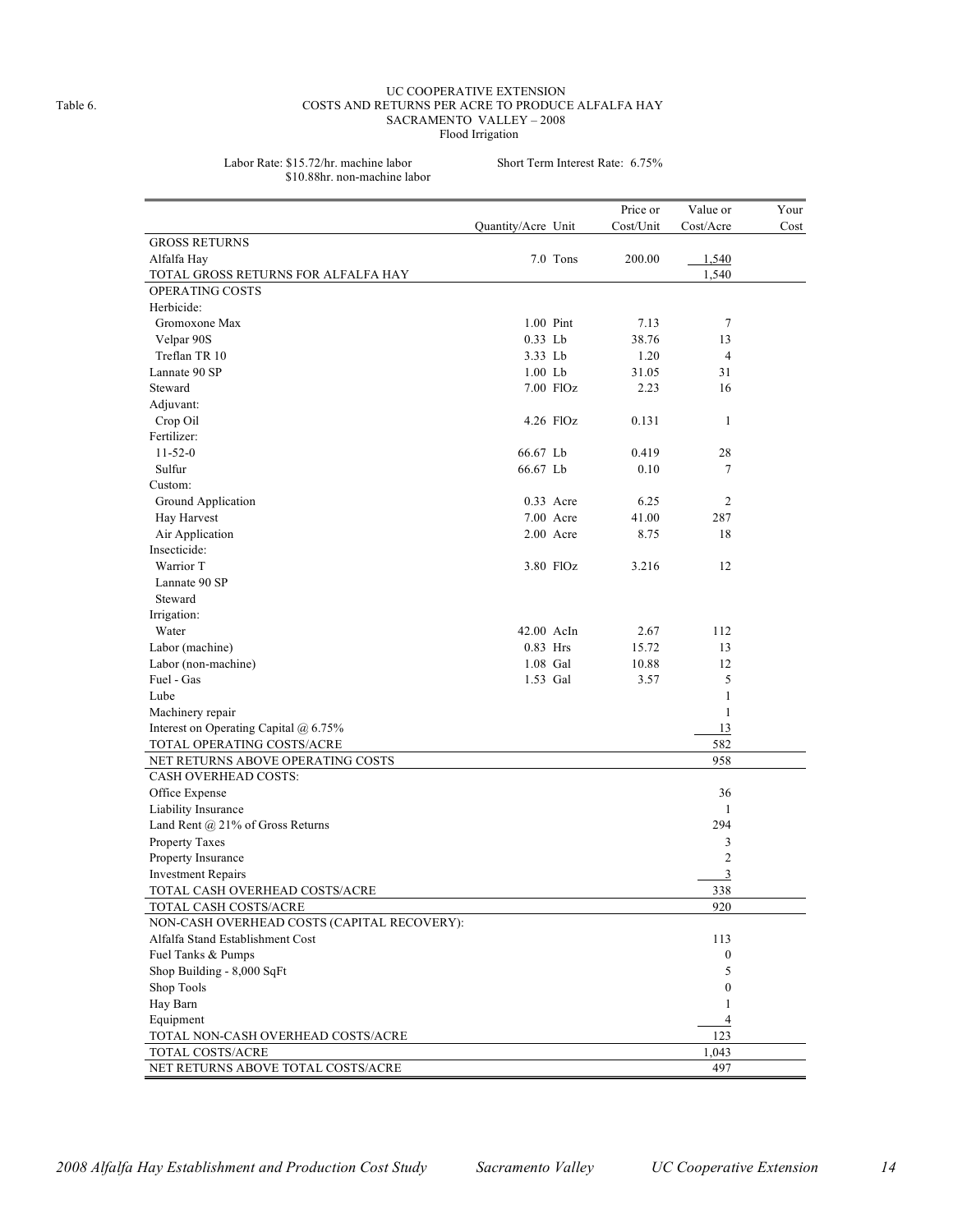### UC COOPERATIVE EXTENSION Table 7. MONTHLY CASH COSTS PER ACRE TO PRODUCE ALFALFA SACRAMENTO VALLEY – 2008 Flood Irrigation

| Beginning JAN 08                             | JAN      | <b>FEB</b>   | <b>MAR</b>     |                | APR MAY      | <b>JUN</b>     | <b>JUL</b>     | <b>AUG</b>     | <b>SEP</b>     | <b>OCT</b>       | <b>NOV</b>   |                | DEC TOTAL      |
|----------------------------------------------|----------|--------------|----------------|----------------|--------------|----------------|----------------|----------------|----------------|------------------|--------------|----------------|----------------|
| Ending DEC 08                                | 08       | 08           | 08             | 08             | 08           | 08             | 08             | 08             | 08             | 08               | 08           | 08             |                |
| Cultural:                                    |          |              |                |                |              |                |                |                |                |                  |              |                |                |
| Weed Control - Dormant Spray                 | 23       |              |                |                |              |                |                |                |                |                  |              |                | 23             |
| Weed Control - Dormant Spray on 50% of Acres |          | 4            |                |                |              |                |                |                |                |                  |              |                | $\overline{4}$ |
| Fertilize - 11-52-0 ( $&$ sulfur costs)      |          |              | 37             |                |              |                |                |                |                |                  |              |                | 37             |
| <b>Insect Control - Weevil</b>               |          |              | 15             |                |              |                |                |                |                |                  |              |                | 15             |
| Irrigate                                     |          |              |                | 21             | 21           | 21             | 41             | 21             |                |                  |              |                | 124            |
| Insect Control - Worms 2X                    |          |              |                |                |              |                | 40             | 24             |                |                  |              |                | 64             |
| Pickup Truck Use                             |          | 2            | $\overline{2}$ | $\overline{2}$ |              | 2              | $\overline{c}$ | $\overline{2}$ | $\overline{2}$ |                  |              |                | 15             |
| TOTAL CULTURAL COSTS                         | 25       | 6            | 53             | 22             | 22           | 22             | 83             | 47             | $\overline{c}$ |                  |              |                | 282            |
| Harvest:                                     |          |              |                |                |              |                |                |                |                |                  |              |                |                |
| Harvest - Custom 7X                          |          |              |                | 41             | 41           | 41             | 41             | 82             | 41             |                  |              |                | 287            |
| TOTAL HARVEST COSTS                          |          |              |                | 41             | 41           | 41             | 41             | 82             | 41             |                  |              |                | 287            |
| Interest on Operating Capital $(a)$ 6.75%    | $\theta$ | $\mathbf{0}$ | $\mathbf{0}$   |                |              | $\overline{2}$ | $\overline{2}$ | 3              | 3              |                  |              |                | 13             |
| TOTAL OPERATING COSTS/ACRE                   | 25       | 6            | 54             | 64             | 65           | 65             | 126            | 132            | 46             |                  |              |                | 582            |
| <b>CASH OVERHEAD:</b>                        |          |              |                |                |              |                |                |                |                |                  |              |                |                |
| Office Expense                               | 4        | 4            | 4              | 4              |              | 4              | 4              | 4              | 4              |                  |              |                | 36             |
| Liability Insurance                          |          |              |                |                |              |                |                |                |                |                  |              |                |                |
| Land Rent @ 21% of Gross Returns             |          |              |                |                |              |                | 294            |                |                |                  |              |                | 294            |
| Property Taxes                               |          |              |                |                |              |                |                |                |                |                  |              |                | 3              |
| Property Insurance                           |          |              |                |                |              |                |                |                |                |                  |              |                |                |
| <b>Investment Repairs</b>                    |          | $\Omega$     | $\mathbf{0}$   | $\mathbf{0}$   | $\mathbf{0}$ |                | $\theta$       | $\mathbf{0}$   | $\mathbf{0}$   | $\mathbf{0}$     | 0            | 0              | 3              |
| TOTAL CASH OVERHEAD COSTS                    |          | 4            | $\overline{4}$ | 4              | 4            | $\overline{4}$ | 301            | $\overline{4}$ | 4              | $\boldsymbol{0}$ | $\Omega$     | $\theta$       | 338            |
| TOTAL CASH COSTS/ACRE                        | 32       | 10           | 58             | 68             | 69           | 69             | 427            | 136            | 50             | $\mathbf{0}$     | $\mathbf{0}$ | $\overline{0}$ | 920            |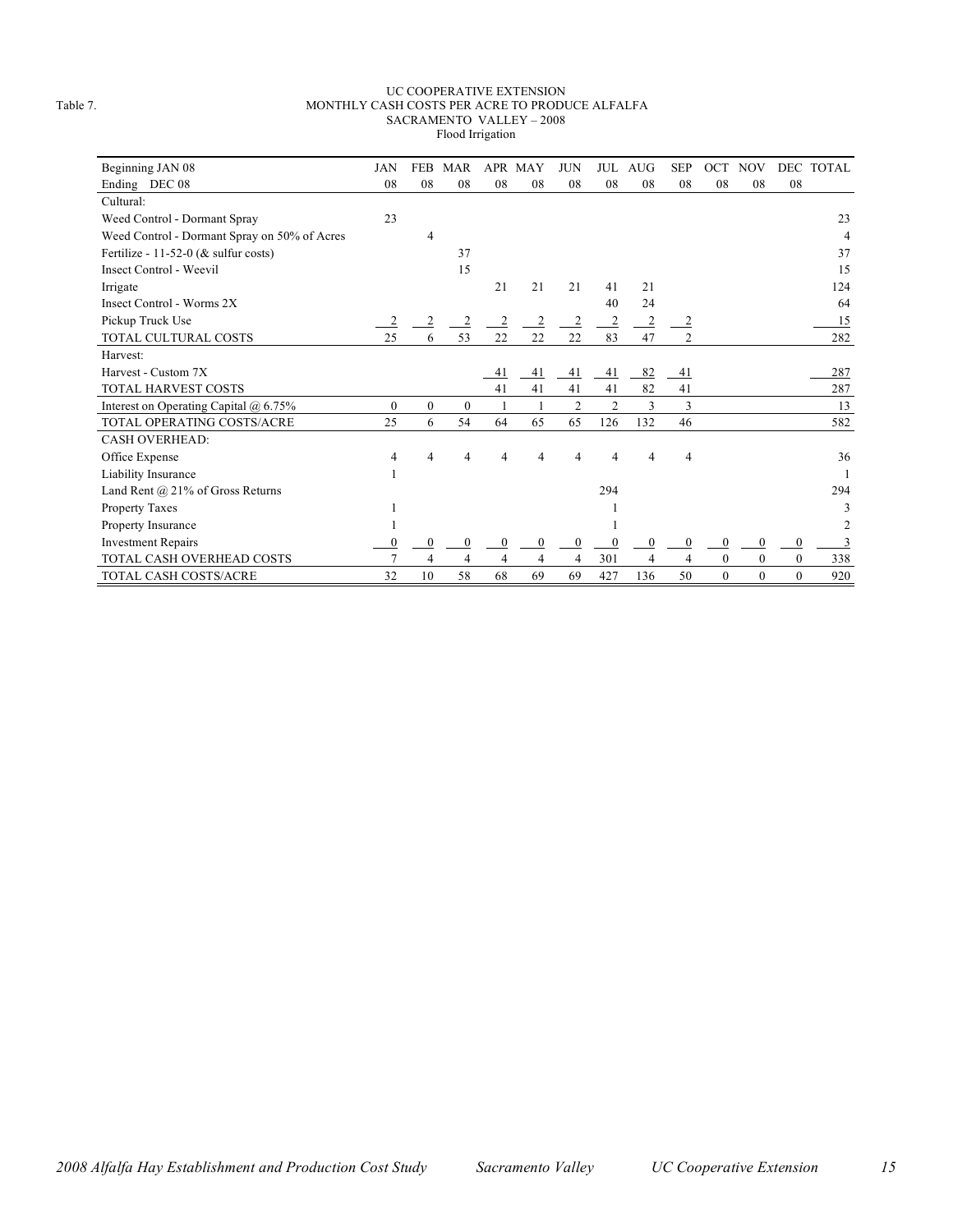### UC COOPERATIVE EXTENSION Table 8. WHOLE FARM ANNUAL EQUIPMENT, INVESTMENT, AND BUSINESS OVERHEAD COSTS SACRAMENTO VALLEY – 2008 Flood Irrigation

## ANNUAL EQUIPMENT COSTS

|    |                            |        |      |         | - Cash Overhead - |        |       |       |  |  |  |
|----|----------------------------|--------|------|---------|-------------------|--------|-------|-------|--|--|--|
|    |                            |        | Yrs  | Salvage | Capital           | Insur- |       |       |  |  |  |
| Υr | Description                | Price  | Life | Value   | Recovery          | ance   | Taxes | Total |  |  |  |
| 08 | 100 Gallon Sprayer for ATV | 5.218  | 10   | 923     | 575               | 23     | 31    | 629   |  |  |  |
| 08 | $ATV - 4WD$                | 6.459  |      | 2.450   | 778               | 33     | 45    | 856   |  |  |  |
| 08 | Pickup - 4WD 3/4 Ton       | 36,000 |      | 13.656  | 4,338             | 184    | 248   | 4.770 |  |  |  |
|    | <b>TOTAL</b>               | 47,677 |      | 17.029  | 5,691             | 239    | 324   | 6,254 |  |  |  |
|    | $40\%$ of New Cost $*$     | 19.071 |      | 6,812   | 2,276             | 96     | 129   | 2,502 |  |  |  |

\* Used to reflect a mix of new and used equipment.

## ANNUAL INVESTMENT COSTS

|                                  |         |      | $---$ Cash Overhead $---$ |          |        |       |              |        |  |
|----------------------------------|---------|------|---------------------------|----------|--------|-------|--------------|--------|--|
|                                  |         | Yrs  | Salvage                   | Capital  | Insur- |       |              |        |  |
| Description                      | Price   | Life | Value                     | Recovery | ance   | Taxes | Repairs      | Total  |  |
| <b>INVESTMENT</b>                |         |      |                           |          |        |       |              |        |  |
| Alfalfa Stand Establishment Cost | 179,080 | 4    |                           | 49,626   | 663    | 895   | $\mathbf{0}$ | 51,184 |  |
| Fuel Tanks & Pumps               | 3,617   | 20   | 362                       | 260      | 15     | 20    | 100          | 395    |  |
| Hay Barn                         | 50,638  | 20   | 5,064                     | 3,643    | 206    | 279   | 1,392        | 5,520  |  |
| Shop Building - 8,000 SqFt       | 206,688 | 20   | 20,669                    | 14,871   | 841    | 1,137 | 5,684        | 22,533 |  |
| Shop Tools                       | 13,509  | 20   | 1,351                     | 972      | 55     | 74    | 186          | 1,287  |  |
| <b>TOTAL INVESTMENT</b>          | 453,532 |      | 27.446                    | 69,372   | 1.780  | 2,405 | 7,362        | 80,918 |  |

### ANNUAL BUSINESS OVERHEAD COSTS

|                                         | Units/ |      | Price/ | Total   |
|-----------------------------------------|--------|------|--------|---------|
| Description                             | Farm   | Unit | Unit   | Cost    |
| Land Rent $\omega$ 21% of Gross Returns | 440    | Acre | 294.00 | 129.360 |
| Liability Insurance                     | 2.900  | Acre | 0.50   | 1.450   |
| Office Expense                          | 2.900  | Acre | 36.17  | 104,893 |

### UC COOPERATIVE EXTENSION Table 9. HOURLY EQUIPMENT COSTS SACRAMENTO VALLEY – 2008

|    |                            | Actual |          | - Cash Overhead -<br>-------- Operating -------- |       |         |           |       |                 |
|----|----------------------------|--------|----------|--------------------------------------------------|-------|---------|-----------|-------|-----------------|
|    |                            | Hours  | Capital  | Insur-                                           |       |         | Fuel $\&$ | Total | Total           |
| Yr | Description                | Used   | Recovery | ance                                             | Taxes | Repairs | Lube      |       | Oper. Costs/Hr. |
| 08 | 100 Gallon Sprayer for ATV | 157.5  | 1.46     | 0.06                                             | 0.08  | 0.94    | 0.00      | 0.94  | 2.54            |
| 08 | ATV - 4WD                  | 292.5  | 1.06     | 0.05                                             | 0.06  | 0.32    | 2.74      | 3.06  | 4.23            |
| 08 | Pickup - 4WD 3/4 Ton       | 284.2  | 6.11     | 0.26                                             | 0.35  | 1.78    | 12.32     | 14.10 | 20.81           |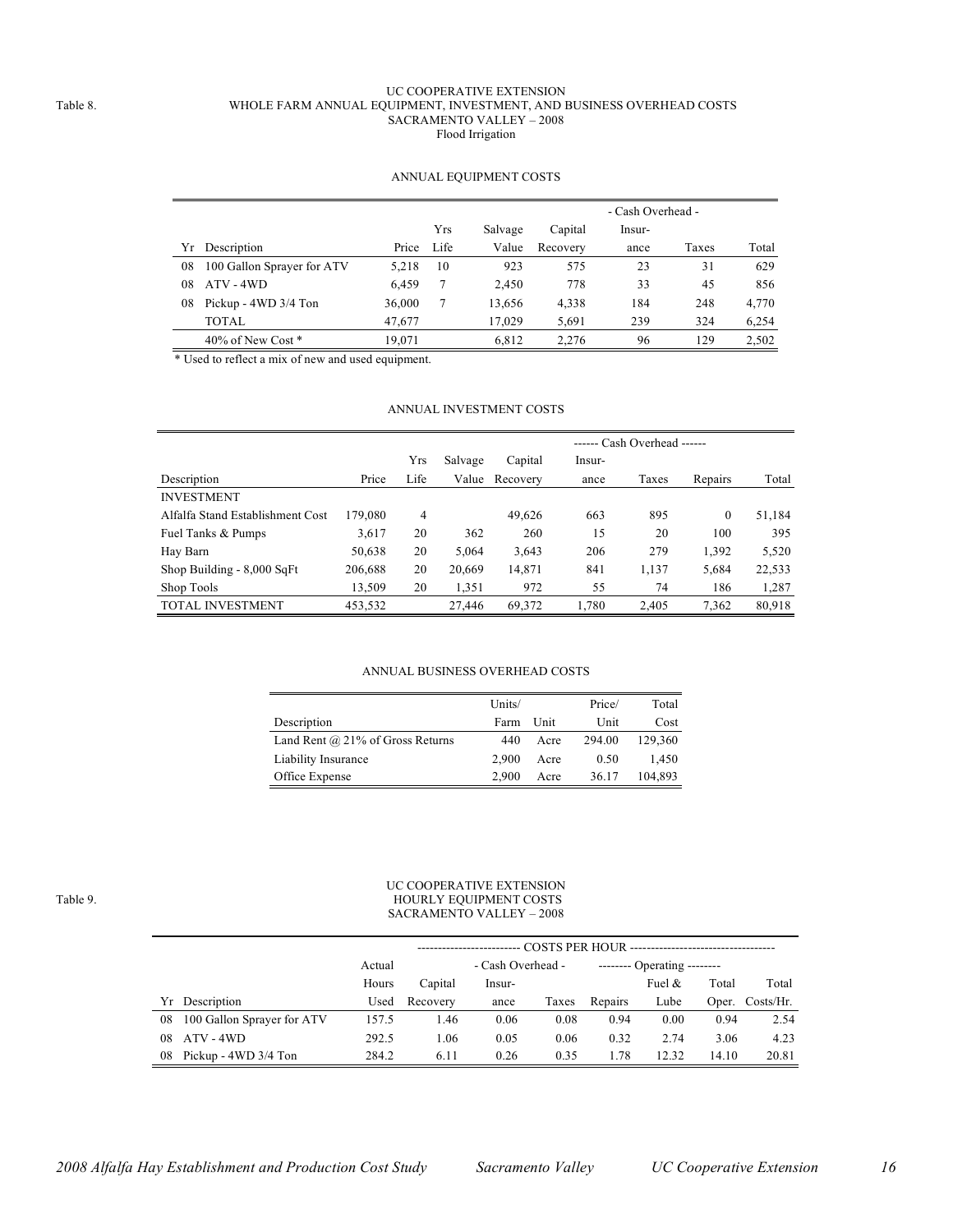### UC COOPERATIVE EXTENSION Table 10. RANGING ANALYSIS SACRAMENTO VALLEY – 2008 Flood Irrigation

|                               | YIELD (TONS/ACRE) |       |       |       |       |       |       |  |  |  |
|-------------------------------|-------------------|-------|-------|-------|-------|-------|-------|--|--|--|
|                               | 4.0               | 5.0   | 6.0   | 7.0   | 8.0   | 9.0   | 10.0  |  |  |  |
| <b>OPERATING COSTS/ACRE:</b>  |                   |       |       |       |       |       |       |  |  |  |
| Cultural Cost                 | 282               | 282   | 282   | 282   | 282   | 282   | 282   |  |  |  |
| Harvest Cost                  | 287               | 287   | 287   | 287   | 287   | 287   | 287   |  |  |  |
| Interest on Operating Capital | 13                | 13    | 13    | 13    | 13    | 13    | 13    |  |  |  |
| TOTAL OPERATING COSTS/ACRE    | 582               | 582   | 582   | 582   | 582   | 582   | 582   |  |  |  |
| TOTAL OPERATING COSTS/TON     | 145               | 116   | 97    | 83    | 73    | 65    | 58    |  |  |  |
| CASH OVERHEAD COSTS/ACRE      | 338               | 338   | 338   | 338   | 338   | 338   | 338   |  |  |  |
| <b>TOTAL CASH COSTS/ACRE</b>  | 920               | 920   | 920   | 920   | 920   | 920   | 920   |  |  |  |
| TOTAL CASH COSTS/TON          | 230               | 184   | 153   | 131   | 115   | 102   | 92    |  |  |  |
| NON-CASH OVERHEAD COSTS/ACRE  | 123               | 123   | 123   | 123   | 123   | 123   | 123   |  |  |  |
| <b>TOTAL COSTS/ACRE</b>       | 1.043             | 1,043 | 1,043 | 1,043 | 1,043 | 1,043 | 1,043 |  |  |  |
| TOTAL COSTS/TON               | 261               | 209   | 174   | 149   | 130   | 116   | 104   |  |  |  |

### COSTS PER ACRE TO PRODUCE ALFALFA AT VARYING YIELDS

## NET RETURNS PER ACRE ABOVE OPERATING COSTS FOR ALFALFA HAY

| PRICE          |     |     |       | YIELD       |       |       |       |
|----------------|-----|-----|-------|-------------|-------|-------|-------|
| (DOLLARS/TONS) |     |     |       | (TONS/ACRE) |       |       |       |
| ALFALFA HAY    | 4.0 | 5.0 | 6.0   | 7.0         | 8.0   | 9.0   | 10.0  |
| 160            | 58  | 218 | 378   | 538         | 698   | 858   | 1,018 |
| 180            | 138 | 318 | 498   | 678         | 858   | 1,038 | 1,218 |
| 200            | 218 | 418 | 618   | 818         | 1,018 | 1,218 | 1,418 |
| 220            | 298 | 518 | 738   | 958         | 1,178 | 1,398 | 1,618 |
| 240            | 378 | 618 | 858   | 1,098       | 1,338 | 1,578 | 1,818 |
| 260            | 458 | 718 | 978   | 1,238       | 1,498 | 1,758 | 2,018 |
| 280            | 538 | 818 | 1,098 | 1,378       | 1,658 | 1,938 | 2,218 |

### NET RETURNS PER ACRE ABOVE CASH COSTS FOR ALFALFA HAY

| <b>PRICE</b>   |        |        |     | YIELD       |       |       |       |
|----------------|--------|--------|-----|-------------|-------|-------|-------|
| (DOLLARS/TONS) |        |        |     | (TONS/ACRE) |       |       |       |
| ALFALFA HAY    | 4.0    | 5.0    | 6.0 | 7.0         | 8.0   | 9.0   | 10.0  |
| 160            | $-280$ | $-120$ | 40  | 200         | 360   | 520   | 680   |
| 180            | $-200$ | $-20$  | 160 | 340         | 520   | 700   | 880   |
| 200            | $-120$ | 80     | 280 | 480         | 680   | 880   | 1,080 |
| 220            | $-40$  | 180    | 400 | 620         | 840   | 1,060 | 1,280 |
| 240            | 40     | 280    | 520 | 760         | 1,000 | 1,240 | 1,480 |
| 260            | 120    | 380    | 640 | 900         | 1,160 | 1,420 | 1,680 |
| 280            | 200    | 480    | 760 | 1,040       | 1,320 | 1,600 | 1,880 |

## NET RETURNS PER ACRE ABOVE TOTAL COSTS FOR ALFALFA HAY

| (DOLLARS/TONS)<br>(TONS/ACRE)<br>10.0<br>ALFALFA HAY<br>8.0<br>9.0<br>4.0<br>5.0<br>7.0<br>6.0<br>557<br>$-83$<br>397<br>160<br>$-403$<br>$-243$<br>237<br>77<br>180<br>757<br>$-323$<br>$-143$<br>37<br>397<br>577<br>217<br>200<br>$-43$<br>757<br>957<br>$-243$<br>157<br>357<br>557<br>220<br>$-163$<br>497<br>937<br>57<br>1,157<br>277<br>717<br>240<br>$-83$<br>157<br>397<br>637<br>1,357<br>877<br>1,117<br>260<br>1,557<br>257<br>777<br>1,037<br>1,297<br>$-3$<br>517<br>280<br>1,197<br>357<br>637<br>1,477<br>1,757<br>77<br>917 | <b>PRICE</b> |  | YIELD |  |  |
|-----------------------------------------------------------------------------------------------------------------------------------------------------------------------------------------------------------------------------------------------------------------------------------------------------------------------------------------------------------------------------------------------------------------------------------------------------------------------------------------------------------------------------------------------|--------------|--|-------|--|--|
|                                                                                                                                                                                                                                                                                                                                                                                                                                                                                                                                               |              |  |       |  |  |
|                                                                                                                                                                                                                                                                                                                                                                                                                                                                                                                                               |              |  |       |  |  |
|                                                                                                                                                                                                                                                                                                                                                                                                                                                                                                                                               |              |  |       |  |  |
|                                                                                                                                                                                                                                                                                                                                                                                                                                                                                                                                               |              |  |       |  |  |
|                                                                                                                                                                                                                                                                                                                                                                                                                                                                                                                                               |              |  |       |  |  |
|                                                                                                                                                                                                                                                                                                                                                                                                                                                                                                                                               |              |  |       |  |  |
|                                                                                                                                                                                                                                                                                                                                                                                                                                                                                                                                               |              |  |       |  |  |
|                                                                                                                                                                                                                                                                                                                                                                                                                                                                                                                                               |              |  |       |  |  |
|                                                                                                                                                                                                                                                                                                                                                                                                                                                                                                                                               |              |  |       |  |  |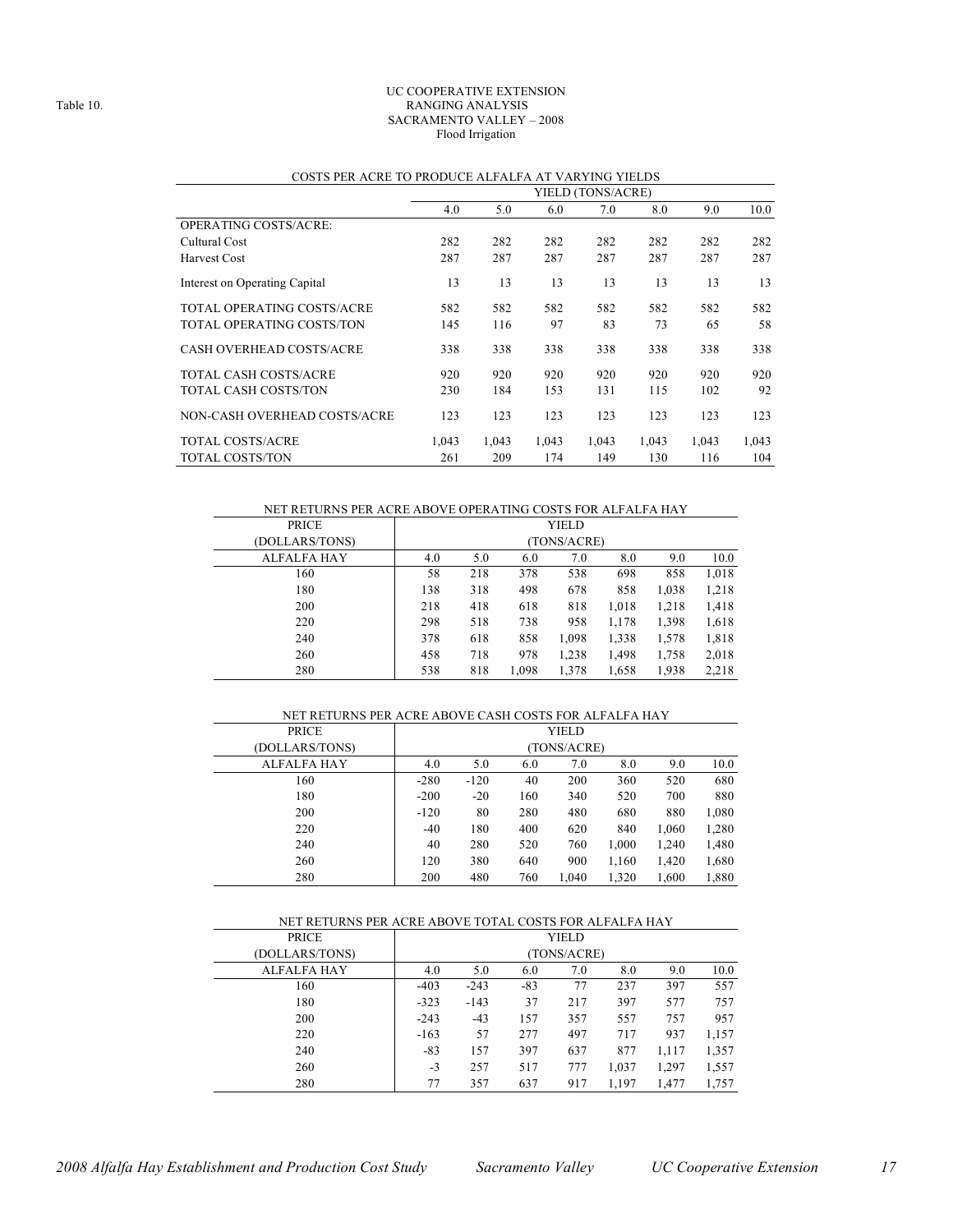### UC COOPERATIVE EXTENSION Table 11. COSTS AND RETURNS/BREAKEVEN ANALYSIS SACRAMENTO VALLEY – 2008 Flood Irrigation

|             |                                                                                     |              | COSTS AND RETURNS - PER ACRE BASIS       |         |                |          |                |  |  |
|-------------|-------------------------------------------------------------------------------------|--------------|------------------------------------------|---------|----------------|----------|----------------|--|--|
|             | 4. Cash<br>6. Total<br>1. Gross<br>5. Net Returns<br>3. Net Returns<br>2. Operating |              |                                          |         |                |          |                |  |  |
|             | Returns                                                                             | Costs        | Above Oper.                              | Costs   | Above Cash     | Costs    | Above Total    |  |  |
| Crop        |                                                                                     |              | Costs $(1-2)$                            |         | Costs $(1-4)$  |          | Costs $(1-6)$  |  |  |
| Alfalfa Hay | ۔ 540ء                                                                              | 582          | 958                                      | 920     | 620            | 1.043    | 497            |  |  |
|             |                                                                                     |              | <b>COSTS AND RETURNS - TOTAL ACREAGE</b> |         |                |          |                |  |  |
|             | l. Gross                                                                            | 2. Operating | 3. Net Returns                           | 4. Cash | 5. Net Returns | 6. Total | 7. Net Returns |  |  |

|             | I. Gross | 2. Operating | 3. Net Returns       | 4. Cash | 5. Net Returns | 6. Total | Net Returns   |
|-------------|----------|--------------|----------------------|---------|----------------|----------|---------------|
|             | Returns  | Costs        | Above Oper.          | Costs   | Above Cash     | Costs    | Above Total   |
| Crop        |          |              | $\text{Costs}$ (1-2) |         | Costs (1-4)    |          | Costs $(1-6)$ |
| Alfalfa Hav | 677.600  | 255.920      | 421.680              | 404.645 | 272.955        | 458.847  | 218.753       |

|             | BREAKEVEN PRICES PER YIELD UNIT            |              |       |                                            |        |  |  |  |  |  |
|-------------|--------------------------------------------|--------------|-------|--------------------------------------------|--------|--|--|--|--|--|
|             | -------- Breakeven Price To Cover -------- |              |       |                                            |        |  |  |  |  |  |
|             | Base Yield                                 | Cash         | Total |                                            |        |  |  |  |  |  |
| <b>CROP</b> | (Units/Acre)                               | <b>Units</b> | Costs | Costs                                      | Costs  |  |  |  |  |  |
|             |                                            |              |       | ----------- \$ per Yield Unit ------------ |        |  |  |  |  |  |
| Alfalfa Hay | 7.0                                        | Ton          | 83.09 | 13138                                      | 148.98 |  |  |  |  |  |
|             |                                            |              |       |                                            |        |  |  |  |  |  |

|             | <b>BREAKEVEN YIELDS PER ACRE</b>           |            |                                     |       |       |  |  |  |  |  |
|-------------|--------------------------------------------|------------|-------------------------------------|-------|-------|--|--|--|--|--|
|             | -------- Breakeven Yield To Cover -------- |            |                                     |       |       |  |  |  |  |  |
|             | Yield                                      | Base Price | Operating                           | Cash  | Total |  |  |  |  |  |
| CROP        | Units                                      | (S/Unit)   | Costs                               | Costs | Costs |  |  |  |  |  |
|             |                                            |            | ----------- Yield Units / Acre ---- |       |       |  |  |  |  |  |
| Alfalfa Hay | Ton                                        | 220.00     | 2.6                                 | 42    | 4.7   |  |  |  |  |  |